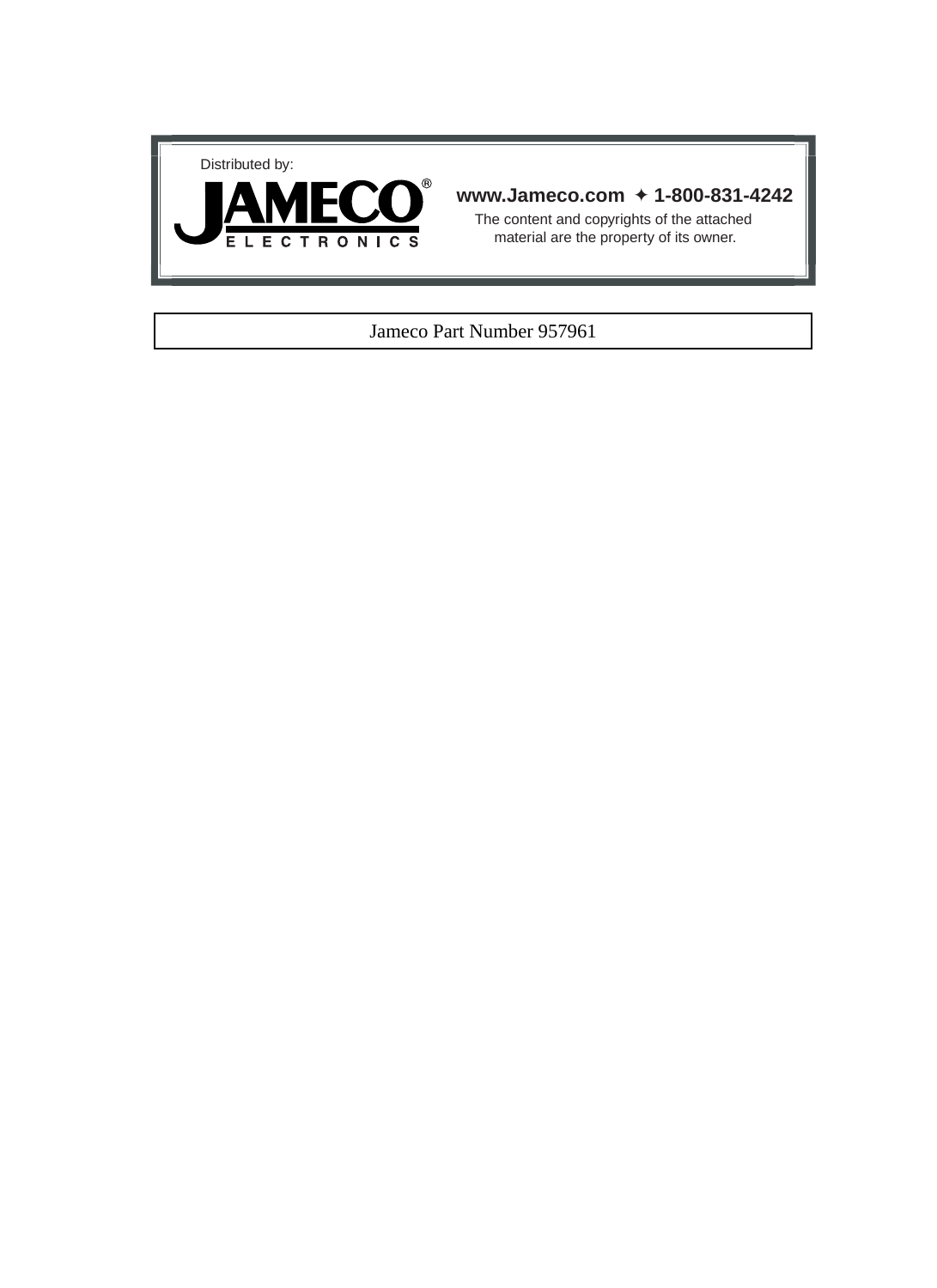# MC33071.2.4.A  $\frac{1}{2}$

# Single Supply 3.0 V to 44 V<br>Operational Amplifiers

Operational Amplifiers Quality bipolar fabrication with innovative design concepts are employed for the MC33071/72/74, MC34071/72/74 series of monolithic operational amplifiers. This series of operational amplifiers offer 4.5 MHz of gain bandwidth product,  $13 \text{ V/}\mu\text{s}$  slew rate and fast settling time without the use of JFET device technology. Although this series can be operated from split supplies, it is particularly suited for single supply operation, since the common mode input voltage range includes ground potential  $(V_{EF})$ . With a Darlington input stage, this series exhibits high input resistance, low input offset voltage and high gain. The all NPN output stage, characterized by no deadband crossover distortion and large output voltage swing, provides high capacitance drive capability, excellent phase and gain margins, low open loop high frequency output impedance and symmetrical source/sink AC frequency response.

The MC33071/72/74, MC34071/72/74 series of devices are available in standard or prime performance (A Suffix) grades and are specified over the commercial, industrial/vehicular or military temperature ranges. The complete series of single, dual and quad operational amplifiers are available in plastic DIP, SOIC and TSSOP surface mount packages.

## **Features**

- Wide Bandwidth: 4.5 MHz
- $\bullet$  High Slew Rate: 13 V/ $\mu$ s
- Fast Settling Time: 1.1  $\mu$ s to 0.1%
- Wide Single Supply Operation: 3.0 V to 44 V
- Wide Input Common Mode Voltage Range: Includes Ground  $(V_{\text{FF}})$
- Low Input Offset Voltage: 3.0 mV Maximum (A Suffix)
- Large Output Voltage Swing: −14.7 V to +14 V (with ±15 V Supplies)
- Large Capacitance Drive Capability: 0 pF to 10,000 pF
- Low Total Harmonic Distortion: 0.02%
- Excellent Phase Margin: 60°
- Excellent Gain Margin: 12 dB
- Output Short Circuit Protection
- ESD Diodes/Clamps Provide Input Protection for Dual and Quad
- Pb−Free Packages are Available













1

14

**TSSOP−14 DTB SUFFIX CASE 948G**

# **ORDERING INFORMATION**

See detailed ordering and shipping information in the package dimensions section on page [17 of this data sheet.](#page-17-0)

### **DEVICE MARKING INFORMATION**

See general marking information in the device marking section on page [20 of this data sheet.](#page-20-0)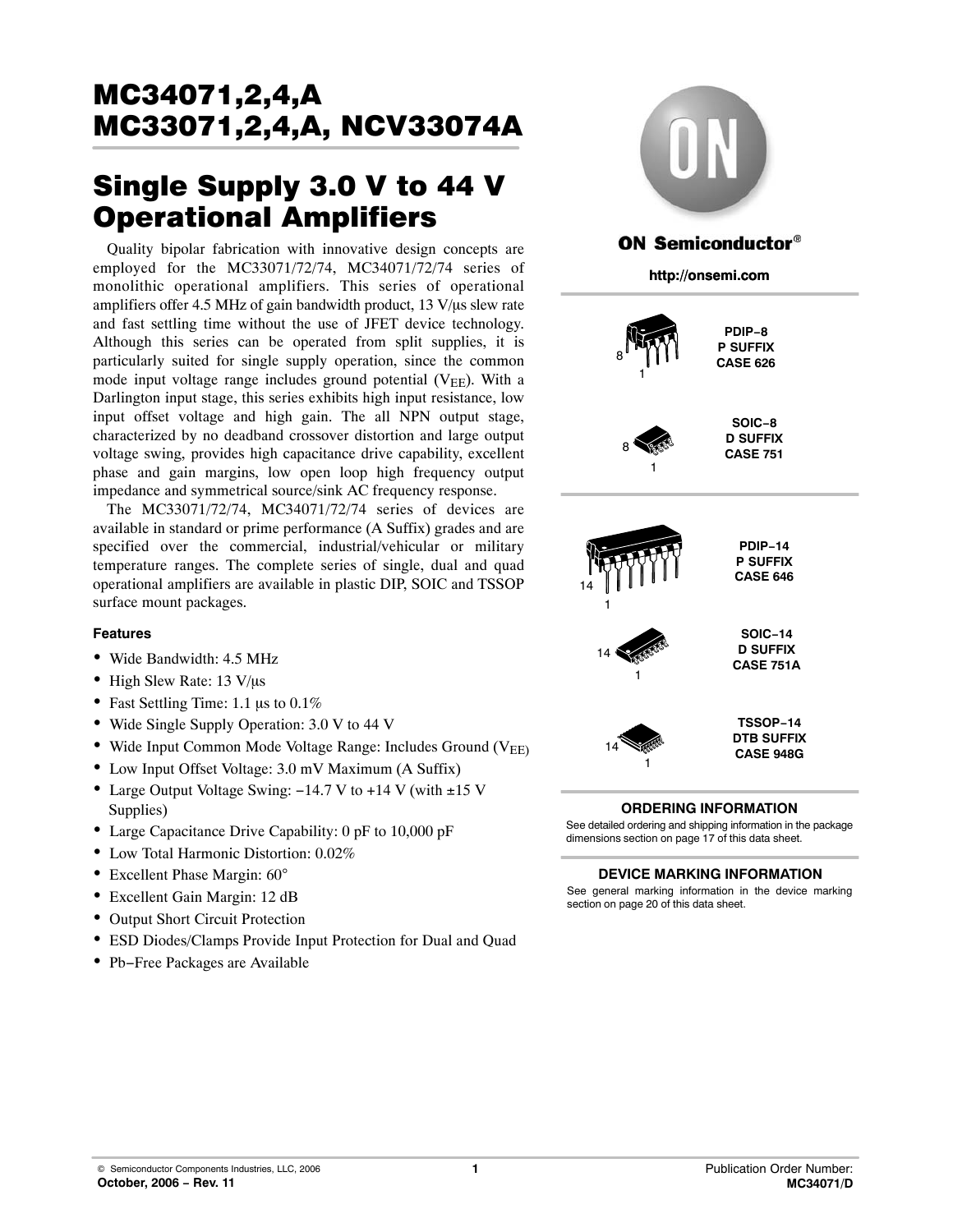## **PIN CONNECTIONS**

#### **CASE 626/CASE 751**









#### **MAXIMUM RATINGS**

| Rating                                      | Symbol           | Value           | Unit |
|---------------------------------------------|------------------|-----------------|------|
| Supply Voltage (from $V_{EE}$ to $V_{CC}$ ) | Vs               | $+44$           |      |
| Input Differential Voltage Range            | V <sub>IDR</sub> | (Note 1)        |      |
| Input Voltage Range                         | $V_{IR}$         | (Note 1)        |      |
| Output Short Circuit Duration (Note 2)      | $t_{\rm SC}$     | Indefinite      | Sec  |
| <b>Operating Junction Temperature</b>       |                  | $+150$          | °€   |
| Storage Temperature Range                   | I <sub>sta</sub> | $-60$ to $+150$ | ∘∩   |

1. Either or both input voltages should not exceed the magnitude of  $V_{CC}$  or  $V_{EE}$ .

2. Power dissipation must be considered to ensure maximum junction temperature  $(T<sub>J</sub>)$  is not exceeded (see Figure [2\)](#page-4-0).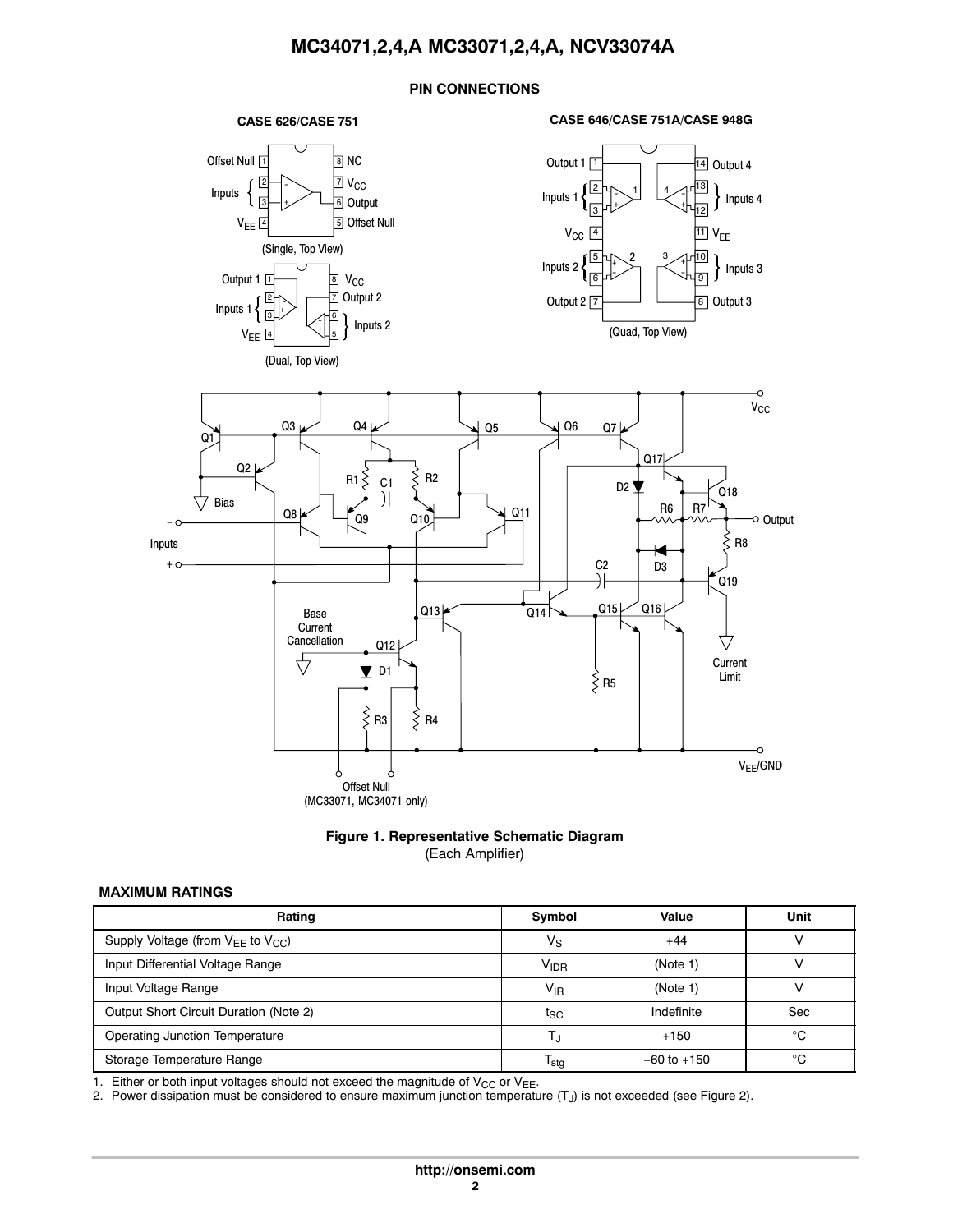**ELECTRICAL CHARACTERISTICS** (V<sub>CC</sub> = +15 V, V<sub>EE</sub> = −15 V, R<sub>L</sub> = connected to ground, unless otherwise noted. See Note 3 for  $T_A = T_{low}$  to  $T_{high}$ )

|                                                                                                                                                                                                                                                                                                                                                                      |                          | A Suffix            |                                                              |                                               | Non-Suffix                                                   |                                            |                         |            |
|----------------------------------------------------------------------------------------------------------------------------------------------------------------------------------------------------------------------------------------------------------------------------------------------------------------------------------------------------------------------|--------------------------|---------------------|--------------------------------------------------------------|-----------------------------------------------|--------------------------------------------------------------|--------------------------------------------|-------------------------|------------|
| <b>Characteristics</b>                                                                                                                                                                                                                                                                                                                                               | Symbol                   | Min                 | Typ                                                          | Max                                           | Min                                                          | Typ                                        | Max                     | Unit       |
| Input Offset Voltage (R <sub>S</sub> = 100 $\Omega$ , V <sub>CM</sub> = 0 V, V <sub>O</sub> = 0 V)<br>$V_{CC}$ = +15 V, V <sub>EE</sub> = -15 V, T <sub>A</sub> = +25°C<br>$V_{CC}$ = +5.0 V, $V_{EE}$ = 0 V, $T_A$ = +25°C<br>$V_{CC}$ = +15 V, $V_{EE}$ = -15 V, $T_A$ = $T_{low}$ to $T_{high}$                                                                   | $V_{10}$                 |                     | 0.5<br>0.5<br>$\overline{\phantom{0}}$                       | 3.0<br>3.0<br>5.0                             |                                                              | 1.0<br>1.5<br>$\overline{\phantom{0}}$     | 5.0<br>5.0<br>7.0       | mV         |
| Average Temperature Coefficient of Input Offset<br>Voltage<br>$R_S = 10 \Omega$ , $V_{CM} = 0 V$ , $V_O = 0 V$ ,<br>$T_A = T_{low}$ to $T_{hiah}$                                                                                                                                                                                                                    | $\Delta V_{IO}/\Delta T$ |                     | 10                                                           | $\overline{\phantom{0}}$                      |                                                              | 10                                         |                         | $\mu$ V/°C |
| Input Bias Current ( $V_{CM}$ = 0 V, $V_{O}$ = 0 V)<br>$T_A = +25$ °C<br>$T_A = T_{low}$ to $T_{high}$                                                                                                                                                                                                                                                               | ŀв                       |                     | 100<br>$\equiv$                                              | 500<br>700                                    | $\qquad \qquad \  \, -$                                      | 100<br>$\qquad \qquad -$                   | 500<br>700              | nA         |
| Input Offset Current ( $V_{CM} = 0$ V, $V_{O} = 0V$ )<br>$T_A = +25$ °C<br>$T_A = T_{low}$ to $T_{high}$                                                                                                                                                                                                                                                             | $I_{IO}$                 |                     | 6.0<br>$\overline{a}$                                        | 50<br>300                                     |                                                              | 6.0<br>$\equiv$                            | 75<br>300               | nA         |
| Input Common Mode Voltage Range<br>$T_A = +25^{\circ}C$<br>$T_A = T_{low}$ to $T_{high}$                                                                                                                                                                                                                                                                             | $V_{ICR}$                |                     | $V_{FF}$ to $(V_{CC} - 1.8)$<br>$V_{EE}$ to $(V_{CC} - 2.2)$ |                                               | $V_{EE}$ to $(V_{CC} - 1.8)$<br>$V_{EE}$ to $(V_{CC} - 2.2)$ |                                            |                         | $\vee$     |
| Large Signal Voltage Gain ( $V_O = \pm 10$ V, R <sub>L</sub> = 2.0 k $\Omega$ )<br>$T_A = +25^{\circ}C$<br>$T_A = T_{low}$ to $T_{high}$                                                                                                                                                                                                                             | A <sub>VOL</sub>         | 50<br>25            | 100<br>$\qquad \qquad -$                                     | $\equiv$                                      | 25<br>20                                                     | 100<br>$\qquad \qquad -$                   |                         | V/mV       |
| Output Voltage Swing ( $V_{ID} = \pm 1.0 V$ )<br>$V_{CC}$ = +5.0 V, V <sub>EE</sub> = 0 V, R <sub>L</sub> = 2.0 k $\Omega$ , T <sub>A</sub> = +25 °C<br>$V_{CC}$ = +15 V, $V_{EE}$ = -15 V, R <sub>L</sub> = 10 k $\Omega$ , T <sub>A</sub> = +25°C<br>$V_{CC}$ = +15 V, V <sub>FF</sub> = -15 V, R <sub>I</sub> = 2.0 k $\Omega$ ,<br>$T_A = T_{low}$ to $T_{high}$ | $V_{OH}$                 | 3.7<br>13.6<br>13.4 | 4.0<br>14<br>$\qquad \qquad -$                               | $\overline{\phantom{0}}$                      | 3.7<br>13.6<br>13.4                                          | 4.0<br>14<br>$\qquad \qquad -$             |                         | V          |
| $V_{CC}$ = +5.0 V, $V_{FF}$ = 0 V, R <sub>1</sub> = 2.0 k $\Omega$ , T <sub>A</sub> = +25 °C<br>$V_{CC}$ = +15 V V <sub>EE</sub> = -15 V, R <sub>L</sub> = 10 k $\Omega$ , T <sub>A</sub> = +25 °C<br>$V_{CC}$ = +15 V, V <sub>EE</sub> = -15 V, R <sub>L</sub> = 2.0 k $\Omega$ ,<br>$T_A = T_{low}$ to $T_{high}$                                                  | $V_{OL}$                 |                     | 0.1<br>$-14.7$                                               | 0.3<br>$-14.3$<br>$-13.5$                     | $\qquad \qquad -$<br>$\equiv$                                | 0.1<br>$-14.7$<br>$\overline{\phantom{0}}$ | 0.3<br>-14.3<br>$-13.5$ | V          |
| Output Short Circuit Current ( $V_{ID}$ = 1.0 V, $V_{O}$ = 0 V,<br>$T_A = 25^{\circ}C$<br>Source<br>Sink                                                                                                                                                                                                                                                             | $I_{SC}$                 | 10<br>20            | 30<br>30                                                     | $\qquad \qquad -$<br>$\overline{\phantom{0}}$ | 10<br>20                                                     | 30<br>30                                   |                         | mA         |
| <b>Common Mode Rejection</b><br>$R_S \le 10 \text{ k}\Omega$ , $V_{CM} = V_{ICR}$ , $T_A = 25^{\circ}\text{C}$                                                                                                                                                                                                                                                       | <b>CMR</b>               | 80                  | 97                                                           |                                               | 70                                                           | 97                                         |                         | dB         |
| Power Supply Rejection (R <sub>S</sub> = 100 $\Omega$ )<br>$V_{CC}/V_{EE}$ = +16.5 V/-16.5 V to +13.5 V/-13.5 V,<br>$T_A = 25$ °C                                                                                                                                                                                                                                    | <b>PSR</b>               | 80                  | 97                                                           |                                               | 70                                                           | 97                                         |                         | dB         |
| Power Supply Current (Per Amplifier, No Load)<br>$V_{CC}$ = +5.0 V, $V_{EE}$ = 0 V, $V_{O}$ = +2.5 V, $T_A$ = +25°C<br>$V_{CC}$ = +15 V, $V_{FF}$ = -15 V, $V_{O}$ = 0 V, $T_A$ = +25 °C<br>$V_{CC}$ = +15 V, $V_{EE}$ = -15 V, $V_{O}$ = 0 V,<br>$T_A = T_{low}$ to $T_{high}$                                                                                      | l <sub>D</sub>           |                     | 1.6<br>1.9<br>$\overline{\phantom{a}}$                       | 2.0<br>2.5<br>2.8                             |                                                              | 1.6<br>1.9<br>$\qquad \qquad -$            | 2.0<br>2.5<br>2.8       | mA         |
| $= -40^{\circ}$ C for MC33071, 2, 4, /A<br>3. $T_{low}$<br><b>T</b> <sub>high</sub><br>$= 0^{\circ}$ C for MC34071, 2, 4, /A                                                                                                                                                                                                                                         | $\quad \  \  =$          |                     | +85°C for MC33071, 2, 4, /A<br>+70°C for MC34071, 2, 4, /A   |                                               |                                                              |                                            |                         |            |

 $= -40^{\circ}$ C for MC34072, 4/V  $= +125^{\circ}$ C for MC34072, 4/V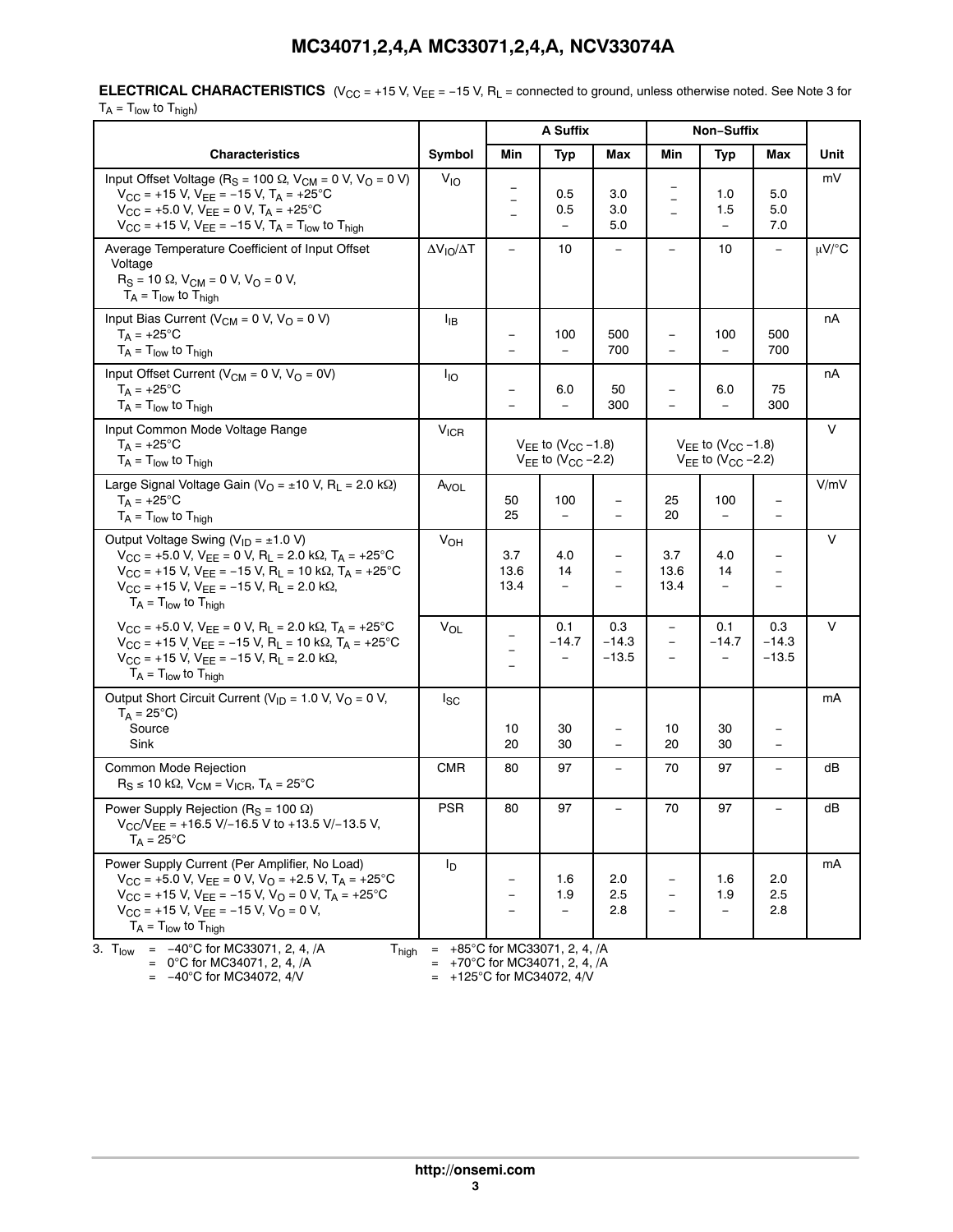|  | MC34071,2,4,A MC33071,2,4,A, NCV33074A |
|--|----------------------------------------|
|--|----------------------------------------|

<span id="page-4-0"></span>

| AC ELECTRICAL CHARACTERISTICS ( $V_{CC}$ = +15 V, V <sub>EE</sub> = -15 V, R <sub>L</sub> = connected to ground. T <sub>A</sub> = +25°C, unless otherwise noted.) |  |
|-------------------------------------------------------------------------------------------------------------------------------------------------------------------|--|
|-------------------------------------------------------------------------------------------------------------------------------------------------------------------|--|

|                                                                                                                                                  |                   | A Suffix                                      |            | Non-Suffix                     |                                                      |            |                                                      |                |
|--------------------------------------------------------------------------------------------------------------------------------------------------|-------------------|-----------------------------------------------|------------|--------------------------------|------------------------------------------------------|------------|------------------------------------------------------|----------------|
| <b>Characteristics</b>                                                                                                                           | Symbol            | Min                                           | Typ        | <b>Max</b>                     | Min                                                  | <b>Typ</b> | Max                                                  | Unit           |
| Slew Rate ( $V_{in}$ = -10 V to +10 V, R <sub>L</sub> = 2.0 k $\Omega$ , C <sub>L</sub> = 500 pF)<br>$A_V = +1.0$<br>$A_V = -1.0$                | <b>SR</b>         | 8.0<br>$\equiv$                               | 10<br>13   |                                | 8.0                                                  | 10<br>13   | $\qquad \qquad =$                                    | $V/\mu s$      |
| Setting Time (10 V Step, $A_V = -1.0$ )<br>To 0.1% (+1/2 LSB of 9-Bits)<br>To 0.01% (+1/2 LSB of 12-Bits)                                        | $t_{\rm s}$       | $\qquad \qquad -$<br>$\overline{\phantom{0}}$ | 1.1<br>2.2 | $\equiv$                       | $\overline{\phantom{0}}$                             | 1.1<br>2.2 | $\overline{\phantom{m}}$<br>$\equiv$                 | μs             |
| Gain Bandwidth Product (f = 100 kHz)                                                                                                             | <b>GBW</b>        | 3.5                                           | 4.5        | $\overline{\phantom{0}}$       | 3.5                                                  | 4.5        | $\overline{\phantom{0}}$                             | <b>MHz</b>     |
| Power Bandwidth<br>$A_V = +1.0$ , $R_L = 2.0$ k $\Omega$ , $V_O = 20$ $V_{DD}$ , THD = 5.0%                                                      | <b>BW</b>         | $\overline{\phantom{0}}$                      | 160        | L,                             |                                                      | 160        | -                                                    | kHz            |
| Phase margin<br>$R_1 = 2.0 k\Omega$<br>$R_1 = 2.0 \text{ k}\Omega$ , $C_1 = 300 \text{ pF}$                                                      | $f_m$             | -<br>$\overline{\phantom{0}}$                 | 60<br>40   | $\overline{\phantom{0}}$<br>L, | $\overline{\phantom{0}}$<br>$\overline{\phantom{0}}$ | 60<br>40   | $\overline{\phantom{0}}$<br>$\overline{\phantom{m}}$ | Deg            |
| Gain Margin<br>$R_1 = 2.0 \text{ k}\Omega$<br>$R_1 = 2.0 \text{ k}\Omega$ , $C_1 = 300 \text{ pF}$                                               | $A_m$             | -<br>$\overline{\phantom{0}}$                 | 12<br>4.0  | -<br>$\equiv$                  | -<br>-                                               | 12<br>4.0  | $\qquad \qquad -$<br>$\equiv$                        | dB             |
| Equivalent Input Noise Voltage<br>$R_S = 100 \Omega$ , f = 1.0 kHz                                                                               | $e_n$             | $\equiv$                                      | 32         | $\equiv$                       | -                                                    | 32         | $\equiv$                                             | $nV/\sqrt{Hz}$ |
| Equivalent Input Noise Current<br>$f = 1.0$ kHz                                                                                                  | $i_{n}$           | $\overline{\phantom{0}}$                      | 0.22       | $\overline{\phantom{0}}$       | -                                                    | 0.22       |                                                      | $pA/\sqrt{Hz}$ |
| Differential Input Resistance<br>$V_{CM} = 0 V$                                                                                                  | $R_{in}$          | $\equiv$                                      | 150        | $\overline{\phantom{0}}$       | $\overline{\phantom{0}}$                             | 150        | $\overline{\phantom{m}}$                             | $M\Omega$      |
| Differential Input Capacitance<br>$V_{CM} = 0 V$                                                                                                 | $C_{\text{in}}$   |                                               | 2.5        | $\overline{\phantom{0}}$       | $\overline{\phantom{0}}$                             | 2.5        | -                                                    | pF             |
| <b>Total Harmonic Distortion</b><br>$A_V$ = +10, R <sub>L</sub> = 2.0 kΩ, 2.0 V <sub>pp</sub> ≤ V <sub>O</sub> ≤ 20 V <sub>pp</sub> , f = 10 kHz | <b>THD</b>        | $\equiv$                                      | 0.02       | -                              | $\overline{\phantom{0}}$                             | 0.02       | $\overline{\phantom{m}}$                             | %              |
| Channel Separation ( $f = 10$ kHz)                                                                                                               | $\qquad \qquad =$ | $\qquad \qquad -$                             | 120        | $\equiv$                       | $\overline{\phantom{0}}$                             | 120        | $\qquad \qquad =$                                    | dB             |
| Open Loop Output Impedance $(f = 1.0$ MHz)                                                                                                       | $ Z_O $           | $\overline{\phantom{0}}$                      | 30         | $\overline{\phantom{0}}$       | Ξ.                                                   | 30         | $\overline{\phantom{0}}$                             | W              |





Figure 2. Power Supply Configurations **Figure 3. Offset Null Circuit** 



Offset nulling range is approximately  $\pm 80$  mV with a 10 k potentiometer (MC33071, MC34071 only).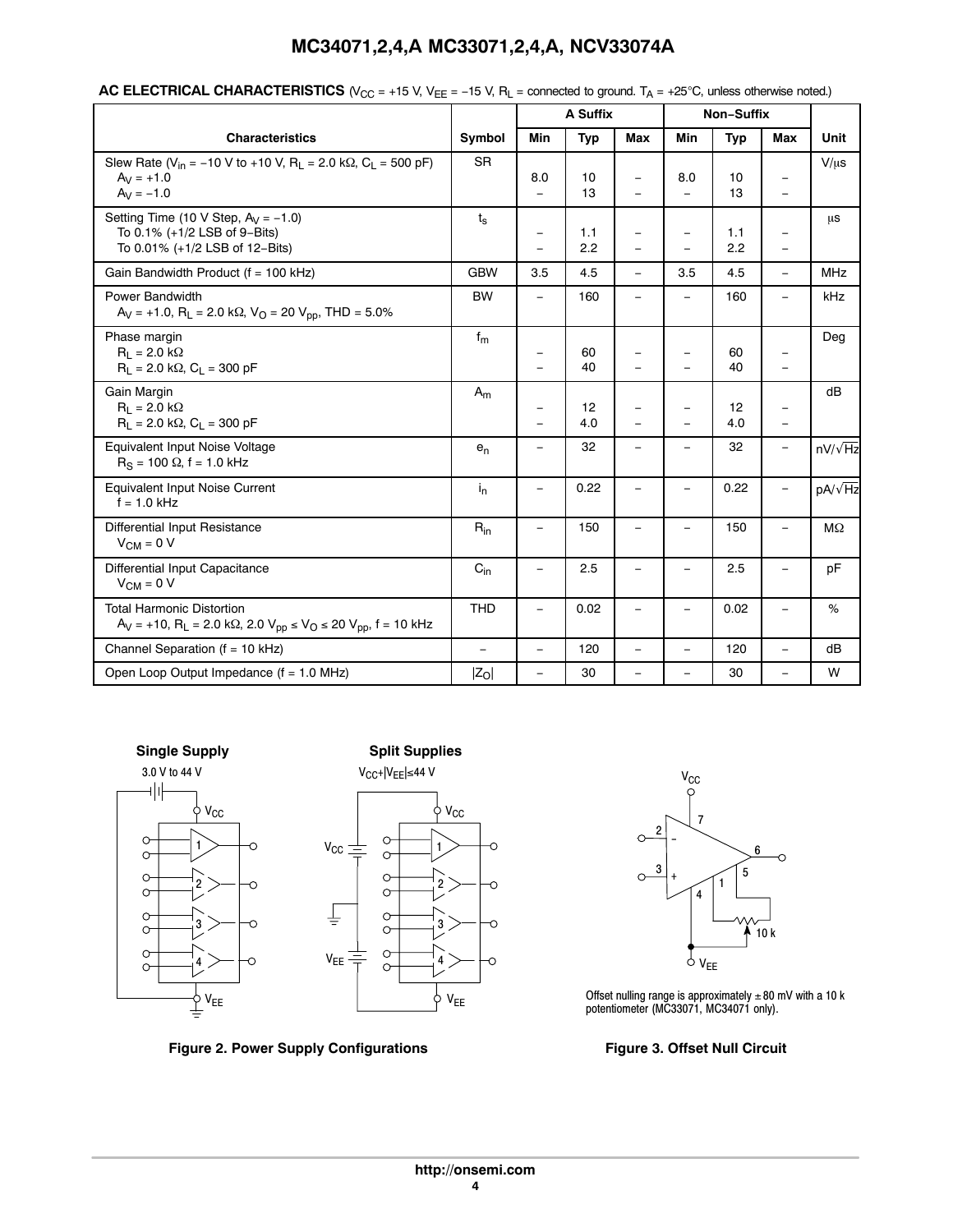**MC34071,2,4,A MC33071,2,4,A, NCV33074A**

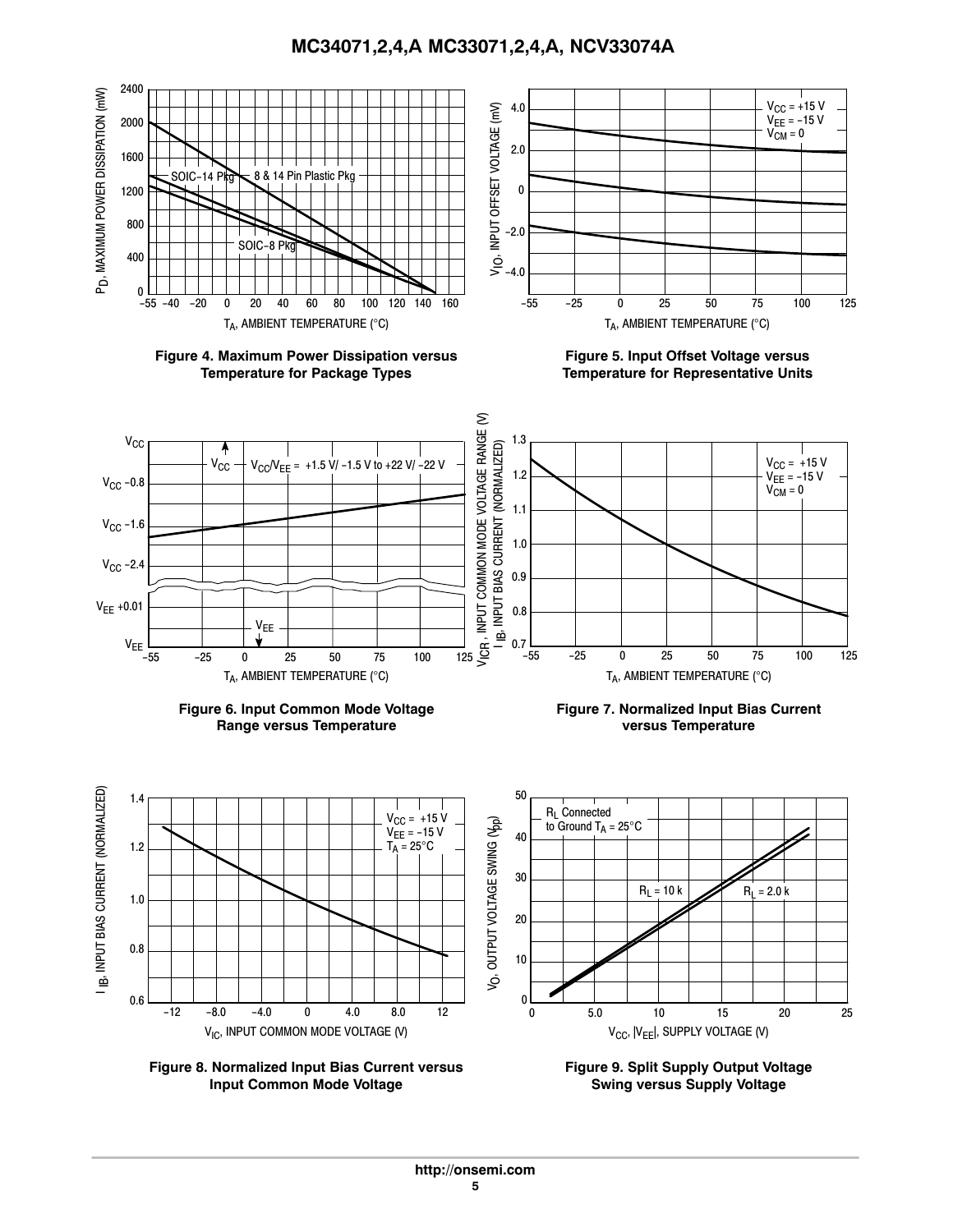

**Figure 14. Output Impedance versus Frequency**

**Figure 15. Output Voltage Swing versus Frequency**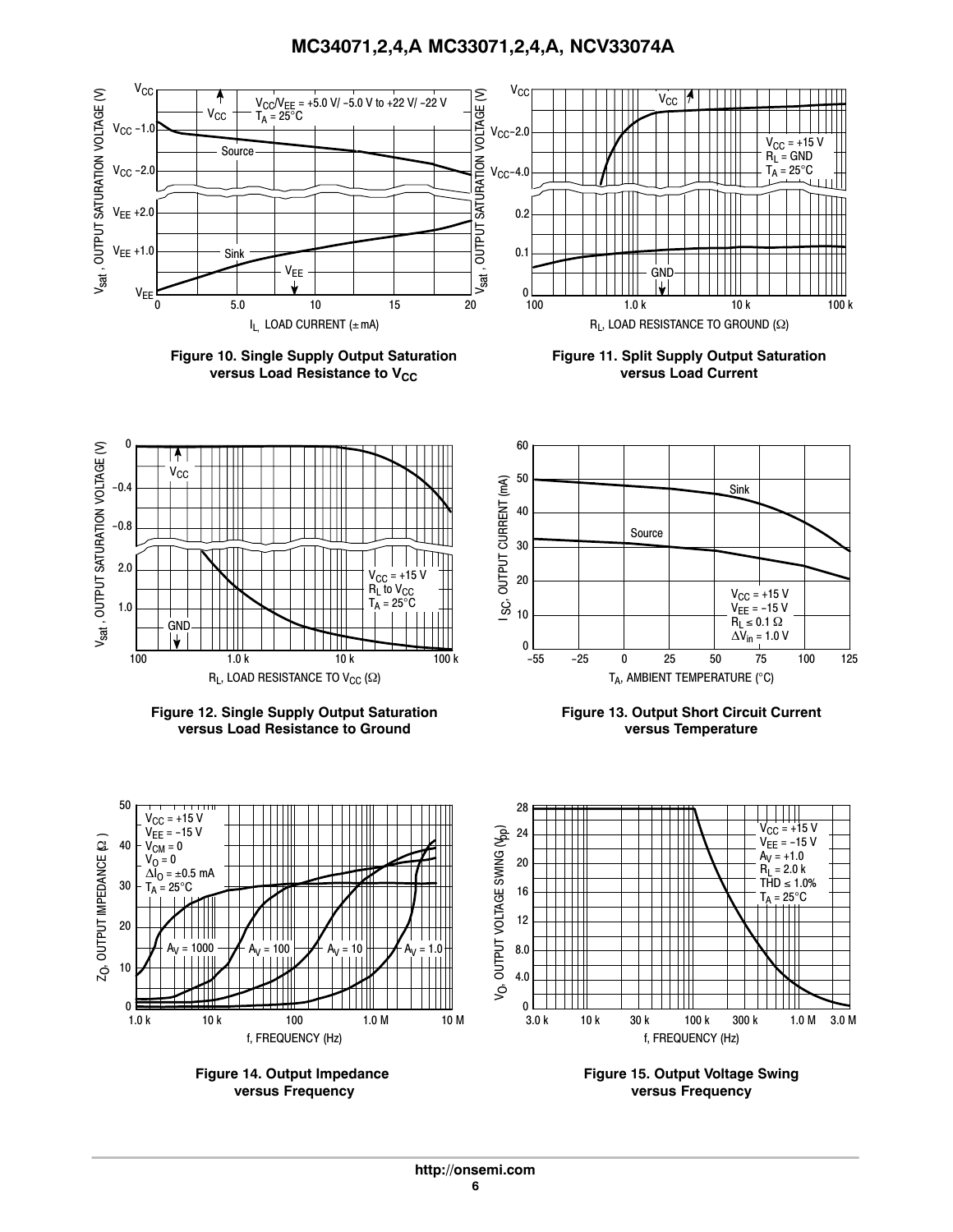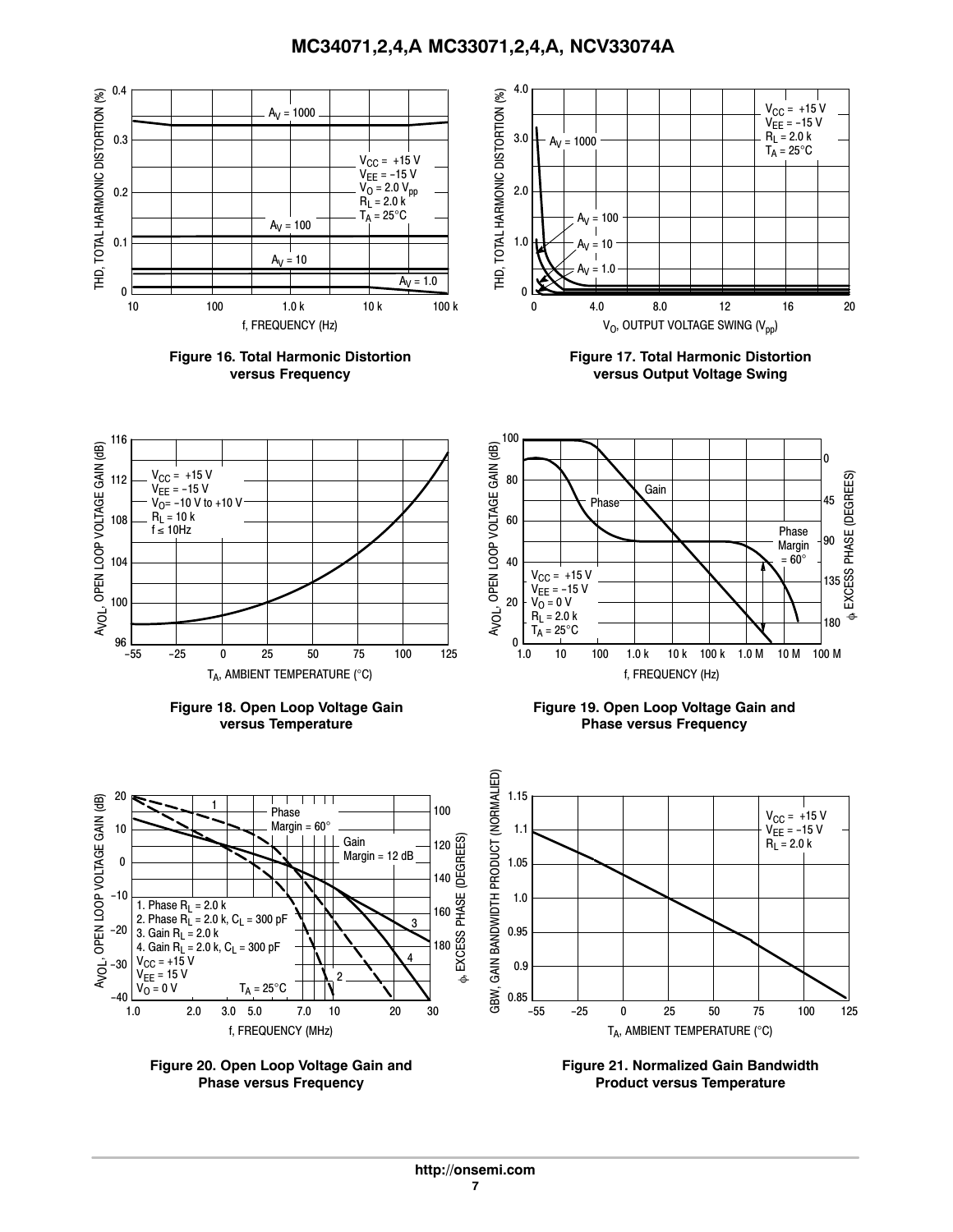



Figure 26. Gain Margin versus Temperature **Figure 27. Phase Margin and Gain Margin** 



**versus Differential Source Resistance**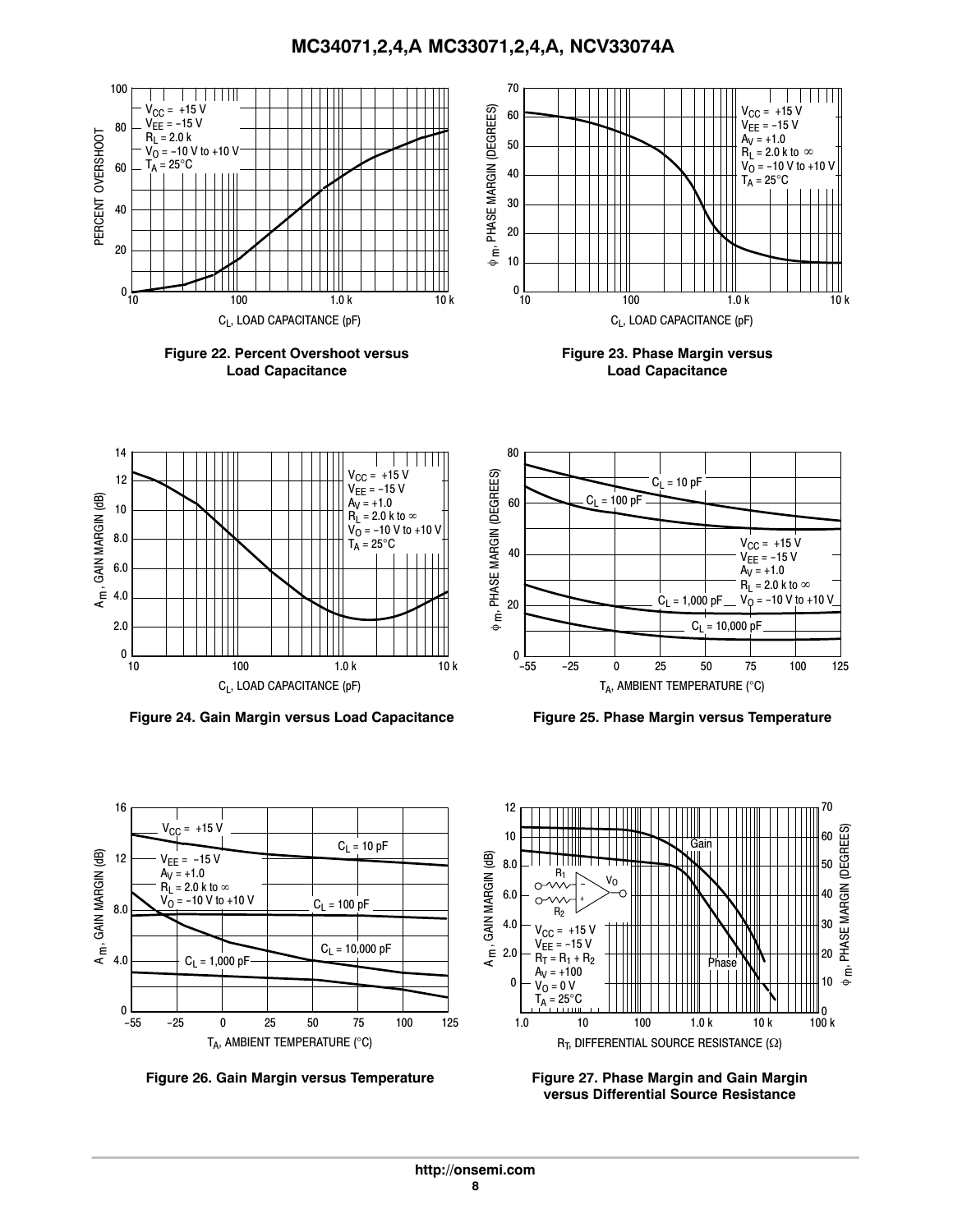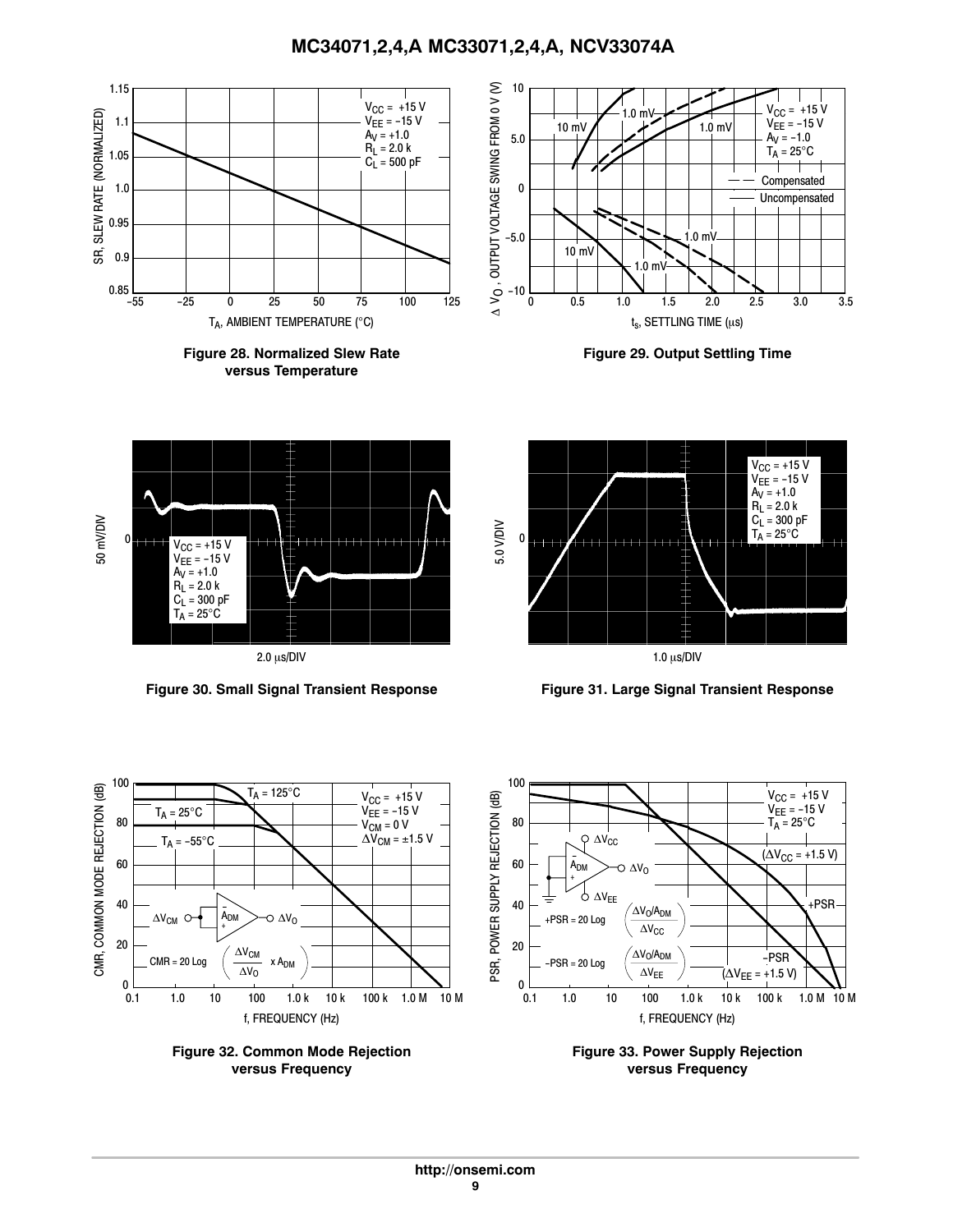**MC34071,2,4,A MC33071,2,4,A, NCV33074A**



**APPLICATIONS INFORMATION CIRCUIT DESCRIPTION/PERFORMANCE FEATURES**

Although the bandwidth, slew rate, and settling time of the MC34071 amplifier series are similar to op amp products utilizing JFET input devices, these amplifiers offer other additional distinct advantages as a result of the PNP transistor differential input stage and an all NPN transistor output stage.

Since the input common mode voltage range of this input stage includes the  $V_{EE}$  potential, single supply operation is feasible to as low as 3.0 V with the common mode input voltage at ground potential.

The input stage also allows differential input voltages up to ±44 V, provided the maximum input voltage range is not exceeded. Specifically, the input voltages must range between  $V_{EE}$  and  $V_{CC}$  supply voltages as shown by the maximum rating table. In practice, although not recommended, the input voltages can exceed the  $V_{CC}$ voltage by approximately 3.0 V and decrease below the  $V_{EE}$ voltage by 0.3 V without causing product damage, although output phase reversal may occur. It is also possible to source

up to approximately 5.0 mA of current from  $V_{EE}$  through either inputs clamping diode without damage or latching, although phase reversal may again occur.

If one or both inputs exceed the upper common mode voltage limit, the amplifier output is readily predictable and may be in a low or high state depending on the existing input bias conditions.

Since the input capacitance associated with the small geometry input device is substantially lower (2.5 pF) than the typical JFET input gate capacitance (5.0 pF), better frequency response for a given input source resistance can be achieved using the MC34071 series of amplifiers. This performance feature becomes evident, for example, in fast settling D−to−A current to voltage conversion applications where the feedback resistance can form an input pole with the input capacitance of the op amp. This input pole creates a 2nd order system with the single pole op amp and is therefore detrimental to its settling time. In this context, lower input capacitance is desirable especially for higher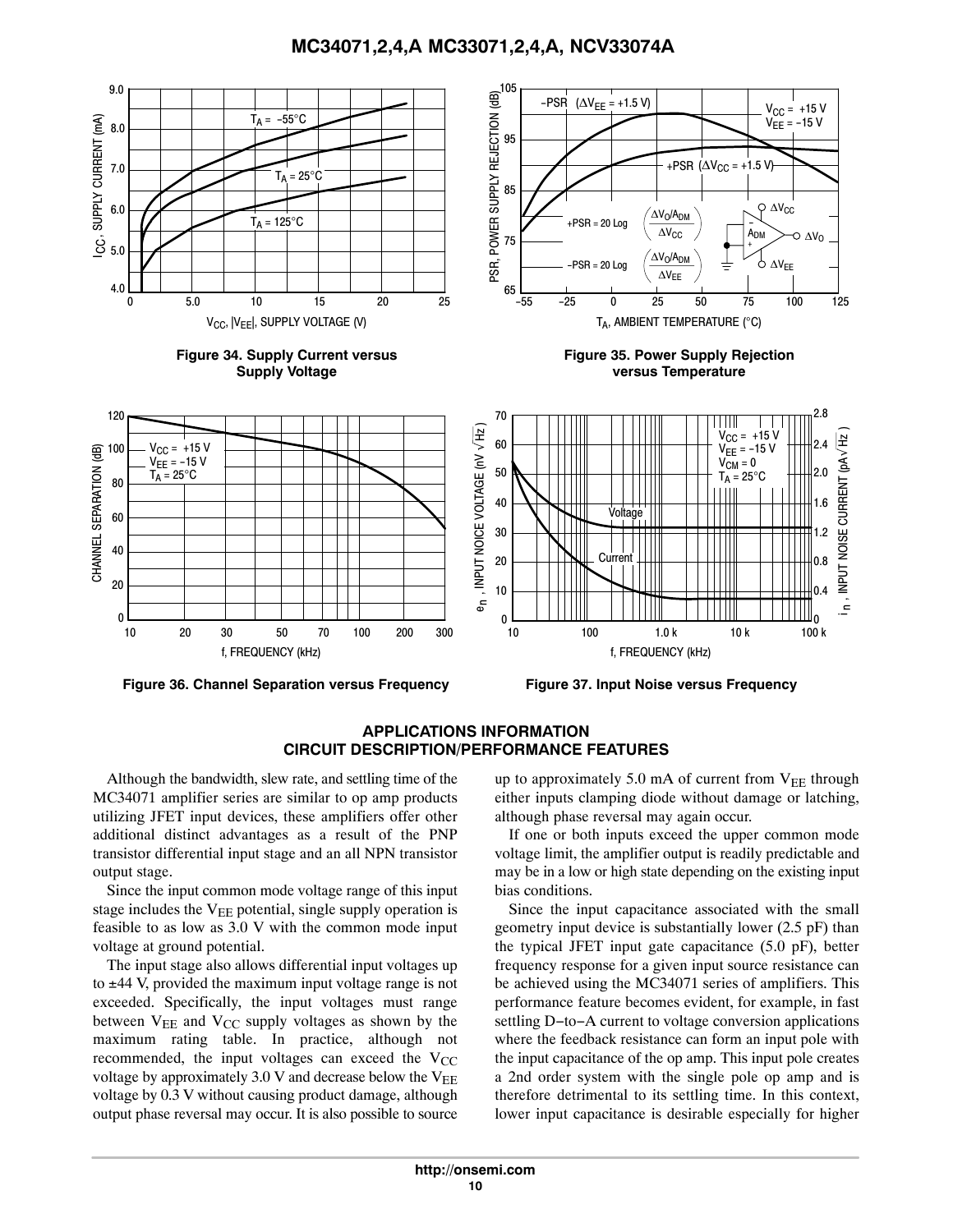values of feedback resistances (lower current DACs). This input pole can be compensated for by creating a feedback zero with a capacitance across the feedback resistance, if necessary, to reduce overshoot. For 2.0  $k\Omega$  of feedback resistance, the MC34071 series can settle to within 1/2 LSB of 8–bits in 1.0 µs, and within  $1/2$  LSB of 12–bits in 2.2 µs for a 10 V step. In a inverting unity gain fast settling configuration, the symmetrical slew rate is  $\pm 13 \text{ V/}\mu\text{s}$ . In the classic noninverting unity gain configuration, the output positive slew rate is  $+10 \text{ V/}\mu\text{s}$ , and the corresponding negative slew rate will exceed the positive slew rate as a function of the fall time of the input waveform.

Since the bipolar input device matching characteristics are superior to that of JFETs, a low untrimmed maximum offset voltage of 3.0 mV prime and 5.0 mV downgrade can be economically offered with high frequency performance characteristics. This combination is ideal for low cost precision, high speed quad op amp applications.

The all NPN output stage, shown in its basic form on the equivalent circuit schematic, offers unique advantages over the more conventional NPN/PNP transistor Class AB output stage. A 10 k $\Omega$  load resistance can swing within 1.0 V of the positive rail ( $V_{\text{CC}}$ ), and within 0.3 V of the negative rail (V<sub>EE</sub>), providing a 28.7 V<sub>pp</sub> swing from  $\pm$ 15 V supplies. This large output swing becomes most noticeable at lower supply voltages.

The positive swing is limited by the saturation voltage of the current source transistor  $Q_7$ , and  $V_{BE}$  of the NPN pull up transistor  $Q_{17}$ , and the voltage drop associated with the short circuit resistance,  $R_7$ . The negative swing is limited by the saturation voltage of the pull−down transistor Q16, the voltage drop  $I_L R_6$ , and the voltage drop associated with resistance  $R_7$ , where  $I_L$  is the sink load current. For small valued sink currents, the above voltage drops are negligible, allowing the negative swing voltage to approach within millivolts of  $V_{EE}$ . For large valued sink currents (>5.0 mA), diode D3 clamps the voltage across  $R_6$ , thus limiting the negative swing to the saturation voltage of  $Q_{16}$ , plus the forward diode drop of D3 ( $\approx$ V<sub>EE</sub> +1.0 V). Thus for a given supply voltage, unprecedented peak−to−peak output voltage swing is possible as indicated by the output swing specifications.

If the load resistance is referenced to  $V_{CC}$  instead of ground for single supply applications, the maximum possible output swing can be achieved for a given supply voltage. For light load currents, the load resistance will pull the output to  $V_{CC}$  during the positive swing and the output will pull the load resistance near ground during the negative swing. The load resistance value should be much less than that of the feedback resistance to maximize pull up capability.

Because the PNP output emitter−follower transistor has been eliminated, the MC34071 series offers a 20 mA minimum current sink capability, typically to an output voltage of ( $V_{EE}$  +1.8 V). In single supply applications the output can directly source or sink base current from a common emitter NPN transistor for fast high current switching applications.

In addition, the all NPN transistor output stage is inherently fast, contributing to the bipolar amplifier's high gain bandwidth product and fast settling capability. The associated high frequency low output impedance (30  $\Omega$  typ  $\omega$  1.0 MHz) allows capacitive drive capability from 0 pF to 10,000 pF without oscillation in the unity closed loop gain configuration. The 60° phase margin and 12 dB gain margin as well as the general gain and phase characteristics are virtually independent of the source/sink output swing conditions. This allows easier system phase compensation, since output swing will not be a phase consideration. The high frequency characteristics of the MC34071 series also allow excellent high frequency active filter capability, especially for low voltage single supply applications.

Although the single supply specifications is defined at 5.0 V, these amplifiers are functional to 3.0 V  $\omega$  25<sup>o</sup>C although slight changes in parametrics such as bandwidth, slew rate, and DC gain may occur.

If power to this integrated circuit is applied in reverse polarity or if the IC is installed backwards in a socket, large unlimited current surges will occur through the device that may result in device destruction.

Special static precautions are not necessary for these bipolar amplifiers since there are no MOS transistors on the die.

As with most high frequency amplifiers, proper lead dress, component placement, and PC board layout should be exercised for optimum frequency performance. For example, long unshielded input or output leads may result in unwanted input−output coupling. In order to preserve the relatively low input capacitance associated with these amplifiers, resistors connected to the inputs should be immediately adjacent to the input pin to minimize additional stray input capacitance. This not only minimizes the input pole for optimum frequency response, but also minimizes extraneous "pick up" at this node. Supply decoupling with adequate capacitance immediately adjacent to the supply pin is also important, particularly over temperature, since many types of decoupling capacitors exhibit great impedance changes over temperature.

The output of any one amplifier is current limited and thus protected from a direct short to ground. However, under such conditions, it is important not to allow the device to exceed the maximum junction temperature rating. Typically for  $\pm 15$  V supplies, any one output can be shorted continuously to ground without exceeding the maximum temperature rating.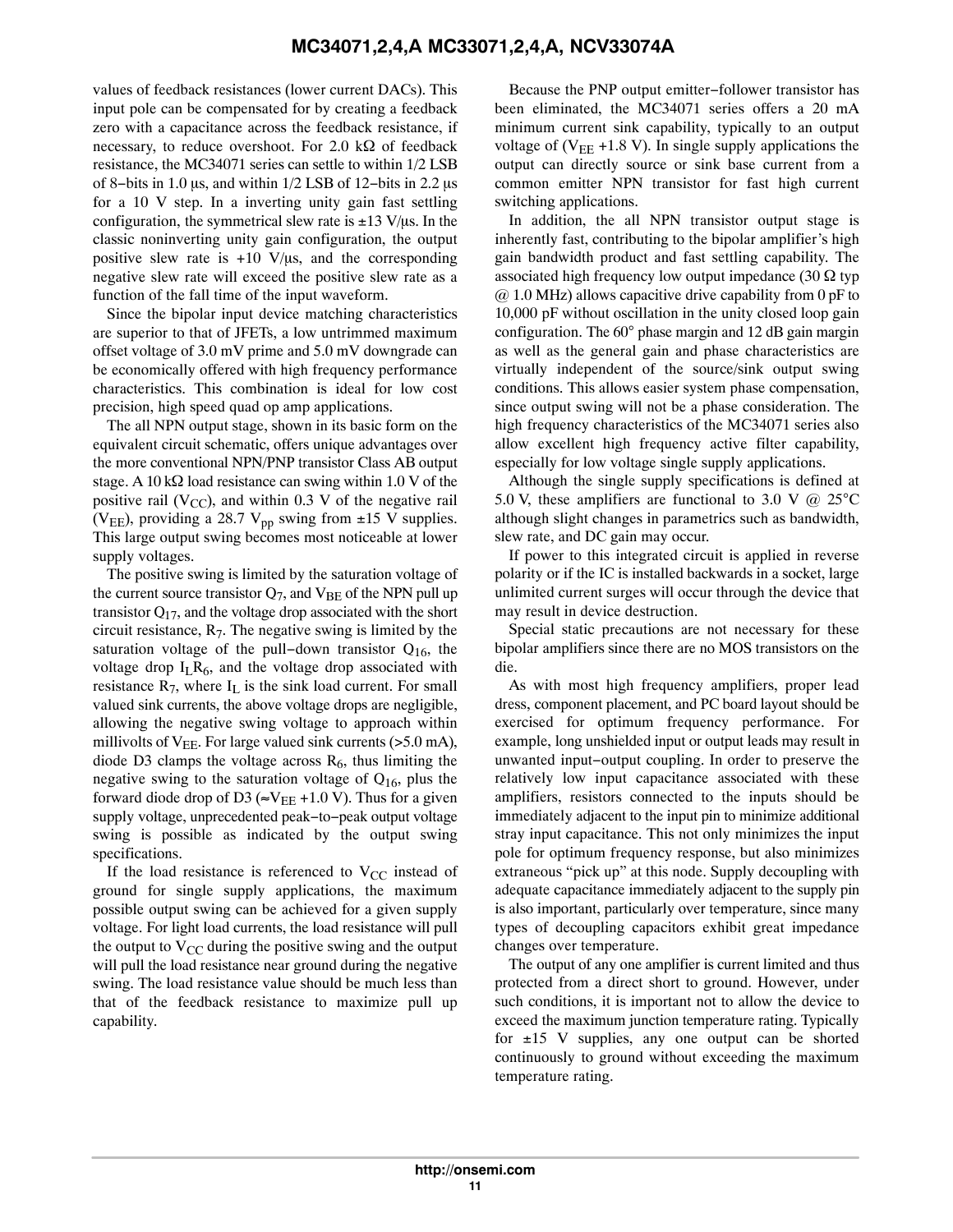**(Typical Single Supply Applications V<sub>CC</sub> = 5.0 V)** 



**Figure 38. AC Coupled Noninverting Amplifier Figure 39. AC Coupled Inverting Amplifier**













**Figure 41. Unity Gain Buffer TTL Driver**

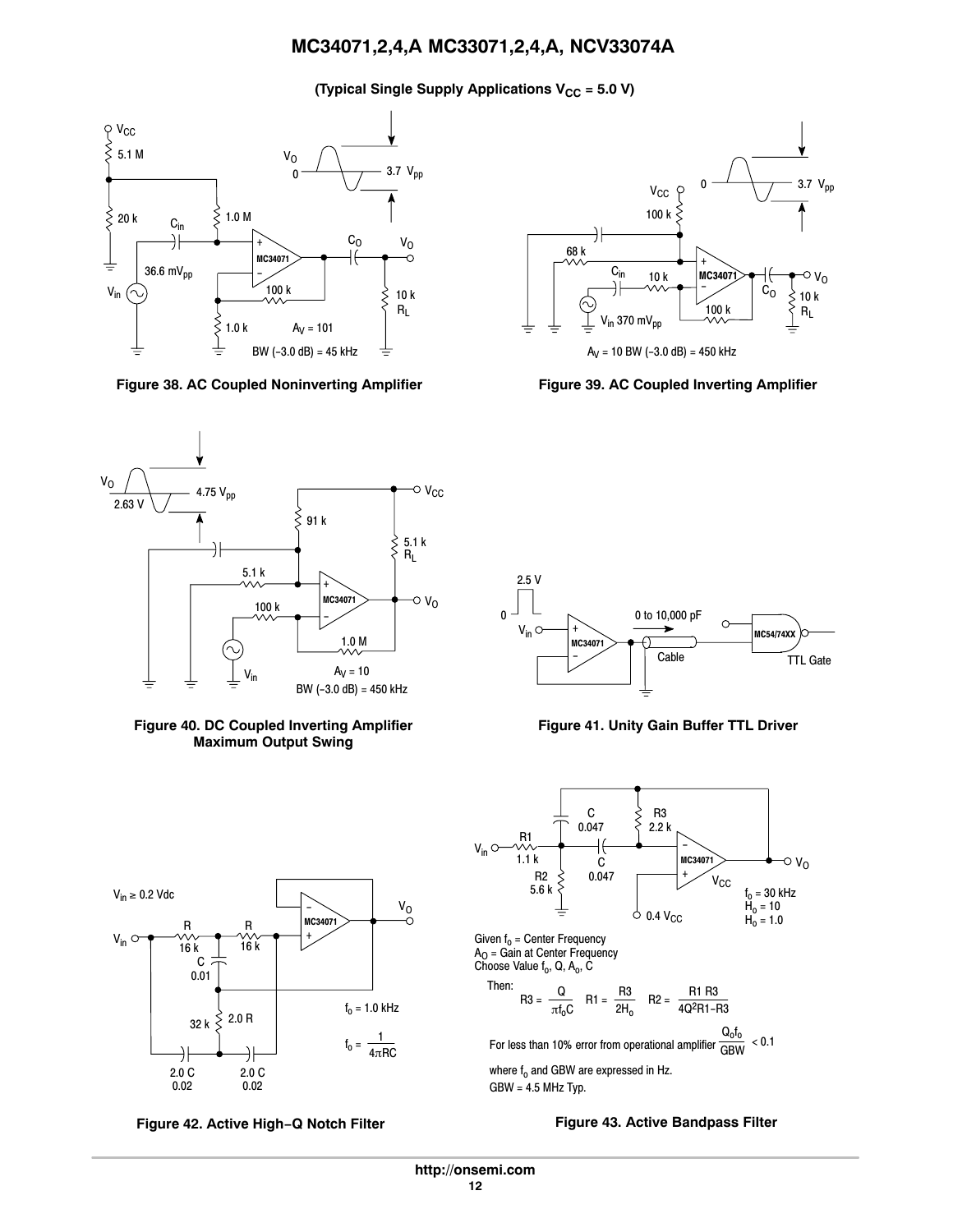



Figure 44. Low Voltage Fast D/A Converter Figure 45. High Speed Low Voltage Comparator





Figure 46. LED Driver **Figure 47. Transistor Driver** 



**Figure 48. AC/DC Ground Current Monitor Figure 49. Photovoltaic Cell Amplifier**



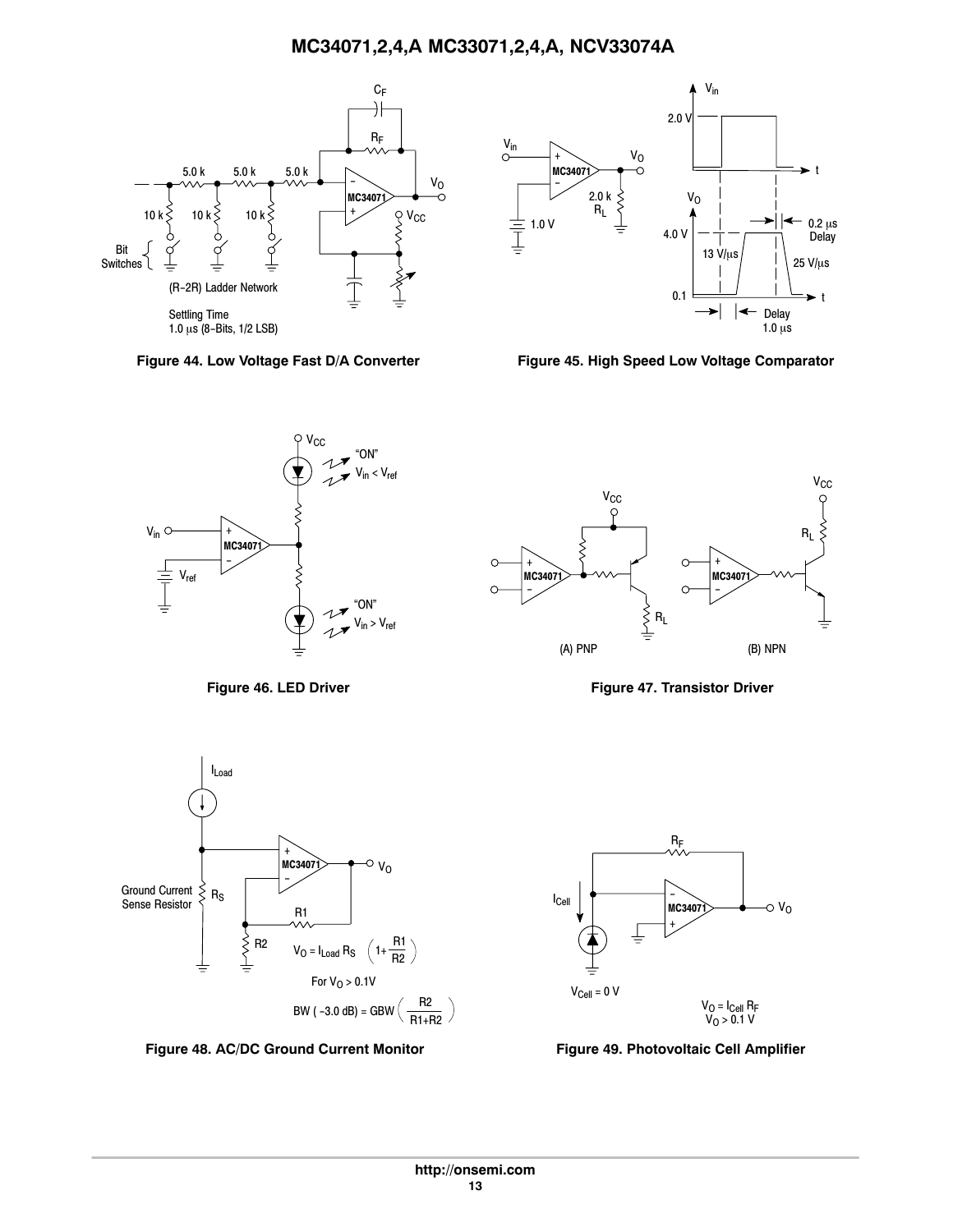

**Figure 50. Low Input Voltage Comparator with Hysteresis**







Figure 54. Low Voltage Peak Detector **Figure 55. High Frequency Pulse** 



**Figure 51. High Compliance Voltage to Sink Current Converter**



**Figure 53. Bridge Current Amplifier**



**Width Modulation**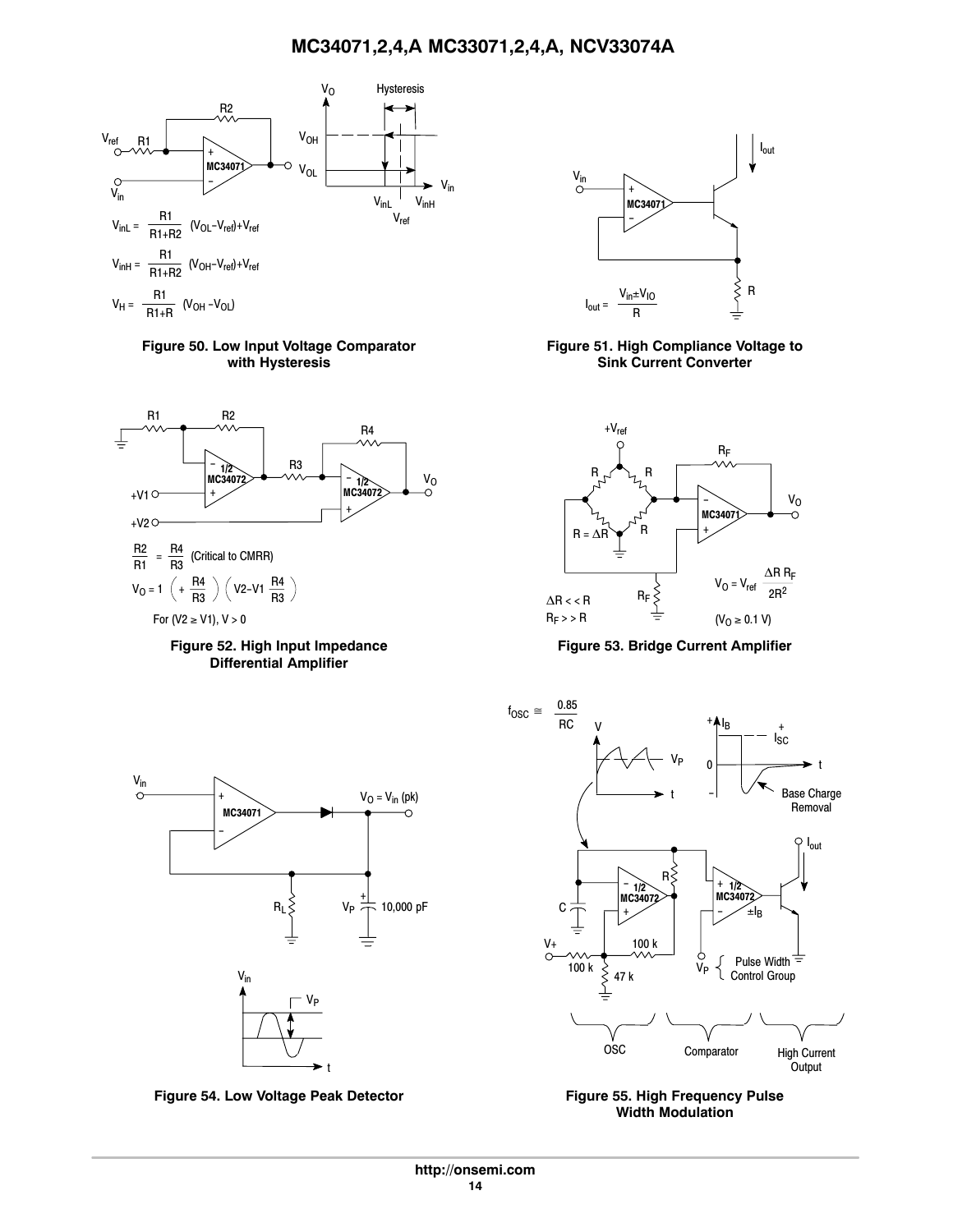# **GENERAL ADDITIONAL APPLICATIONS INFORMATION V<sub>S</sub> = ±15.0 V**









Figure 60. Basic Noninverting Amplifier Figure 61. Unity Gain Buffer (A<sub>V</sub> = +1.0)







**Figure 58. Fast Settling Inverter Figure 59. Basic Inverting Amplifier**

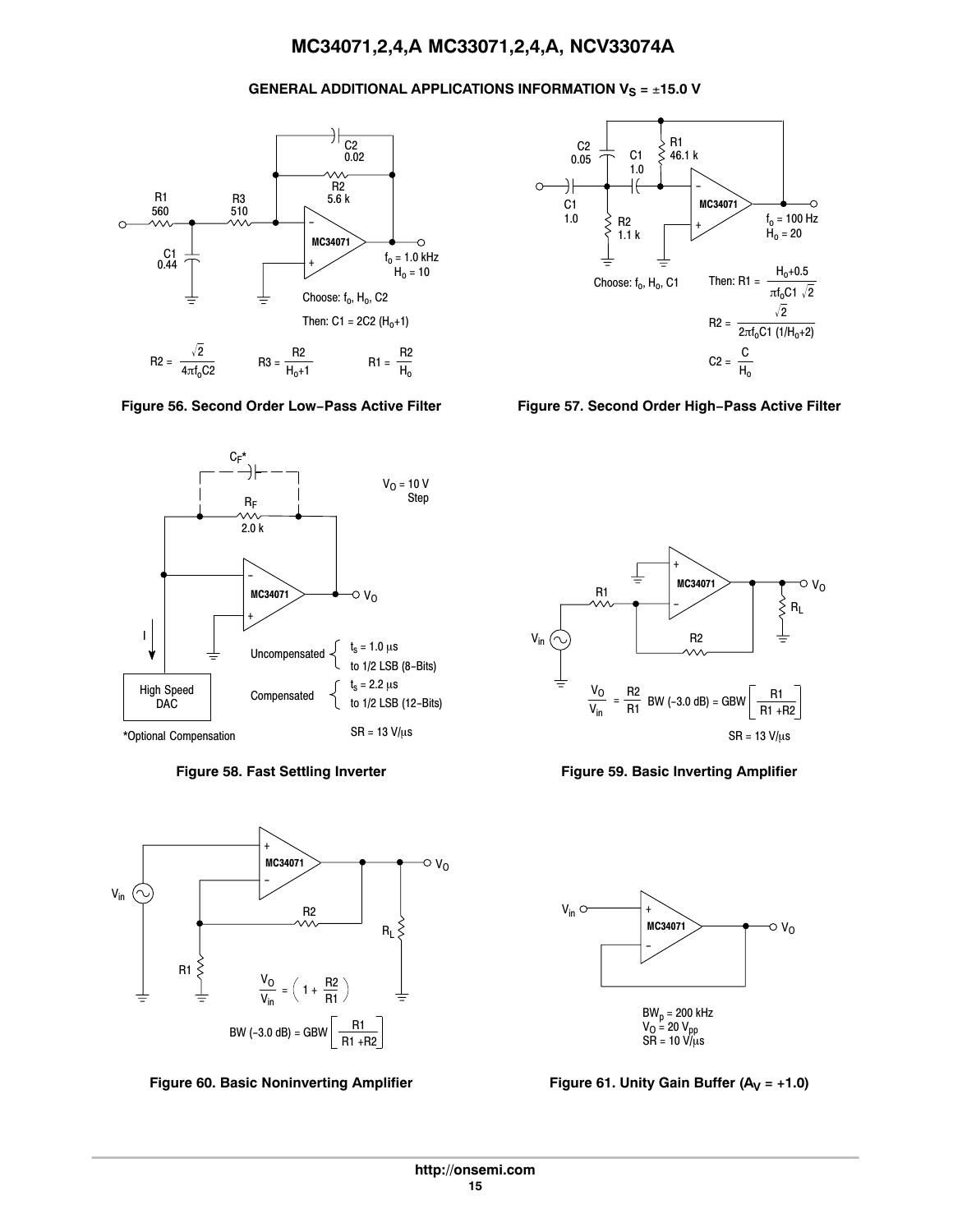

**Figure 62. High Impedance Differential Amplifier**



**Figure 63. Dual Voltage Doubler**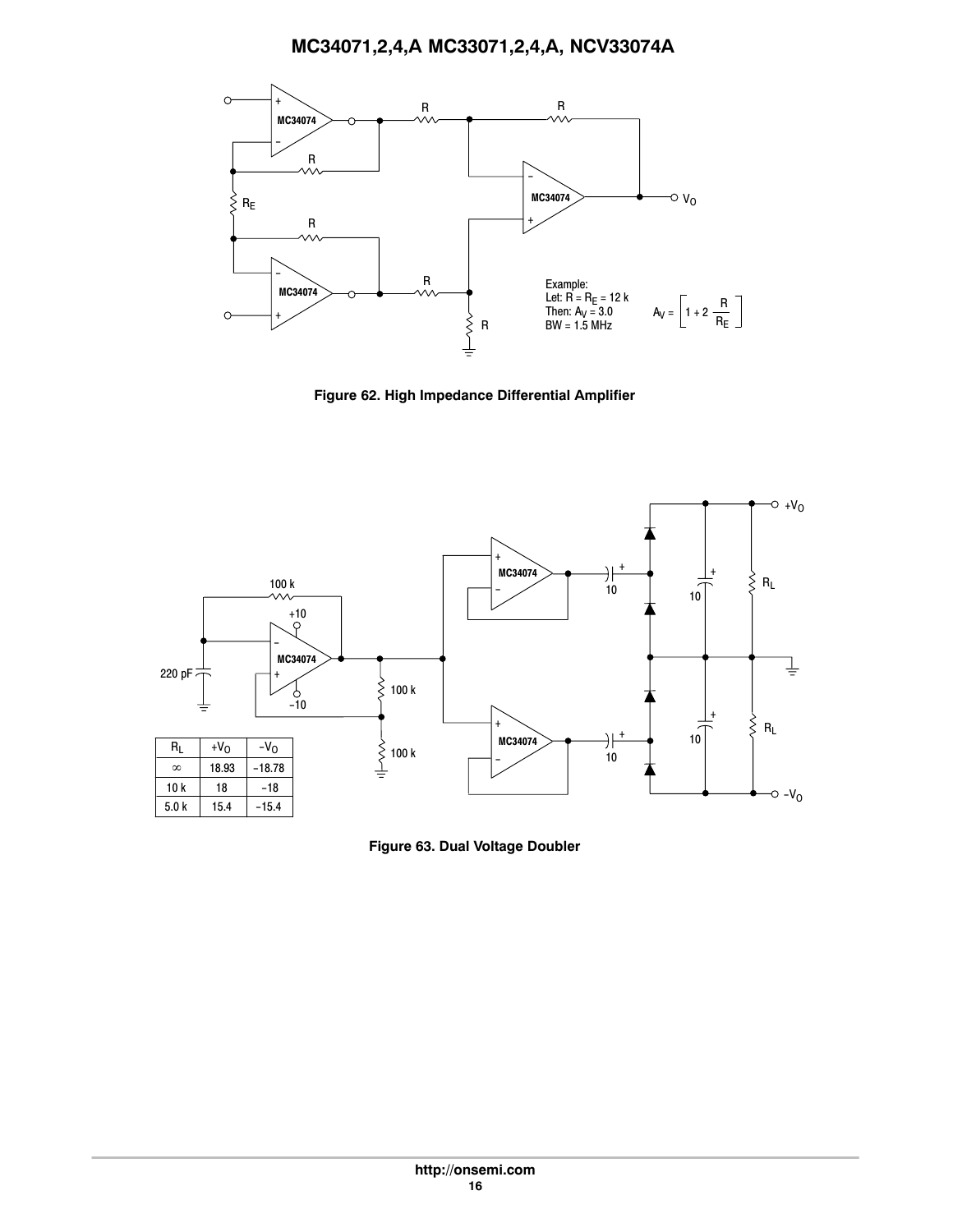#### <span id="page-17-0"></span>**ORDERING INFORMATION**

| Op Amp          |                           | Operating                         |                       | Shipping <sup><math>\dagger</math></sup> |
|-----------------|---------------------------|-----------------------------------|-----------------------|------------------------------------------|
| <b>Function</b> | <b>Device</b>             | <b>Temperature Range</b>          | Package               |                                          |
|                 | MC34071P                  |                                   | PDIP-8                |                                          |
|                 | MC34071PG                 |                                   | PDIP-8                | 50 Units / Rail                          |
|                 |                           |                                   | (Pb-Free)             |                                          |
|                 | MC34071AP                 |                                   | PDIP-8                |                                          |
|                 | MC34071APG                |                                   | PDIP-8                | 50 Units / Rail                          |
|                 |                           |                                   | (Pb-Free)             |                                          |
|                 | MC34071D<br>MC34071DG     |                                   | SOIC-8<br>SOIC-8      |                                          |
|                 |                           |                                   | (Pb-Free)             | 98 Units / Rail                          |
|                 | MC34071DR2                | $T_A = 0^\circ$ to +70 $^\circ$ C | $SOIC-8$              |                                          |
|                 | MC34071DR2G               |                                   | SOIC-8                | 2500 / Tape & Reel                       |
|                 |                           |                                   | (Pb-Free)             |                                          |
|                 | MC34071AD                 |                                   | SOIC-8                |                                          |
|                 | MC34071ADG                |                                   | $SOIC-8$              | 98 Units / Rail                          |
|                 |                           |                                   | (Pb-Free)             |                                          |
|                 | MC34071ADR2               |                                   | SOIC-8                |                                          |
|                 | MC34071ADR2G              |                                   | SOIC-8                | 2500 / Tape & Reel                       |
| Single          |                           |                                   | (Pb-Free)             |                                          |
|                 | MC33071D                  |                                   | SOIC-8                |                                          |
|                 | MC33071DG                 |                                   | $SOIC-8$              | 98 Units / Rail                          |
|                 |                           |                                   | (Pb-Free)             |                                          |
|                 | MC33071DR2<br>MC33071DR2G |                                   | SOIC-8                |                                          |
|                 |                           |                                   | $SOIC-8$<br>(Pb-Free) | 2500 / Tape & Reel                       |
|                 | MC33071AD                 |                                   | $SOIC-8$              |                                          |
|                 | MC33071ADG                |                                   | SOIC-8                | 98 Units / Rail                          |
|                 |                           |                                   | (Pb-Free)             |                                          |
|                 | MC33071ADR2               | $T_A = -40^\circ$ to +85°C        | SOIC-8                |                                          |
|                 | MC33071ADR2G              |                                   | $SOIC-8$              | 2500 / Tape & Reel                       |
|                 |                           |                                   | (Pb-Free)             |                                          |
|                 | MC33071AP                 |                                   | PDIP-8                |                                          |
|                 | MC33071APG                |                                   | PDIP-8                |                                          |
|                 |                           |                                   | (Pb-Free)             |                                          |
|                 | MC33071P                  |                                   | PDIP-8                |                                          |
|                 | MC33071PG                 |                                   | PDIP-8                |                                          |
|                 |                           |                                   | (Pb-Free)             | 50 Units / Rail                          |
|                 | MC34072P                  |                                   | PDIP-8                |                                          |
|                 | MC34072PG                 |                                   | PDIP-8                |                                          |
|                 | MC34072AP                 |                                   | (Pb-Free)<br>PDIP-8   |                                          |
|                 | MC34072APG                |                                   | PDIP-8                |                                          |
|                 |                           |                                   | (Pb-Free)             |                                          |
|                 | MC34072D                  |                                   | SOIC-8                |                                          |
|                 | MC34072DG                 |                                   | SOIC-8                |                                          |
|                 |                           |                                   | (Pb-Free)             |                                          |
| Dual            | MC34072AD                 | $T_A = 0^\circ$ to +70 $^\circ$ C | SOIC-8                | 98 Units / Rail                          |
|                 | MC34072ADG                |                                   | SOIC-8                |                                          |
|                 |                           |                                   | (Pb-Free)             |                                          |
|                 | MC34072DR2                |                                   | SOIC-8                |                                          |
|                 | MC34072DR2G               |                                   | $SOIC-8$              |                                          |
|                 |                           |                                   | (Pb-Free)             | 2500 Units / Tape & Reel                 |
|                 | MC34072ADR2               |                                   | SOIC-8                |                                          |
|                 | MC34072ADR2G              |                                   | $SOIC-8$              |                                          |
|                 |                           |                                   | (Pb-Free)             |                                          |

†For information on tape and reel specifications, including part orientation and tape sizes, please refer to our Tape and Reel Packaging Specifications Brochure, BRD8011/D.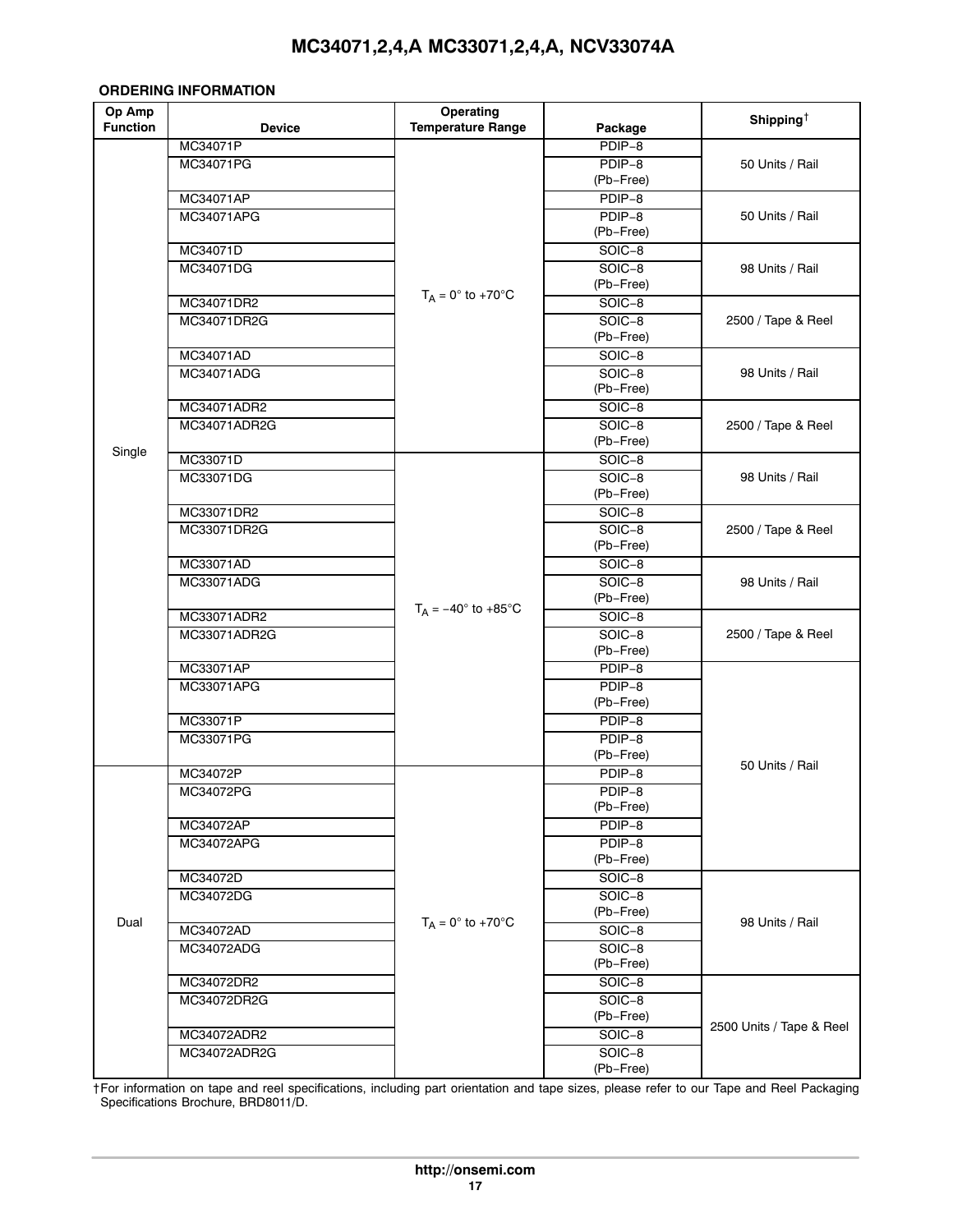#### **ORDERING INFORMATION (continued)**

| <b>Device</b><br>Package<br>MC33072P<br>PDIP-8<br>PDIP-8<br>MC33072PG<br>(Pb-Free)<br>50 Units / Rail<br>MC33072AP<br>PDIP-8<br>PDIP-8<br>MC33072APG<br>(Pb-Free)<br>MC33072D<br>SOIC-8<br>SOIC-8<br>MC33072DG<br>(Pb-Free)<br>$T_A = -40^\circ$ to +85 $^\circ$ C<br>98 Units / Rail<br>MC33072AD<br>SOIC-8<br>SOIC-8<br>MC33072ADG<br>(Pb-Free)<br>SOIC-8<br>MC33072DR2<br>Dual<br>SOIC-8<br>MC33072DR2G<br>(Pb-Free)<br>2500 / Tape & Reel<br>MC33072ADR2<br>SOIC-8<br>SOIC-8<br>MC33072ADR2G<br>(Pb-Free) | Op Amp          |           | Operating                     |        | Shipping <sup><math>\dagger</math></sup> |  |
|---------------------------------------------------------------------------------------------------------------------------------------------------------------------------------------------------------------------------------------------------------------------------------------------------------------------------------------------------------------------------------------------------------------------------------------------------------------------------------------------------------------|-----------------|-----------|-------------------------------|--------|------------------------------------------|--|
|                                                                                                                                                                                                                                                                                                                                                                                                                                                                                                               | <b>Function</b> |           | <b>Temperature Range</b>      |        |                                          |  |
|                                                                                                                                                                                                                                                                                                                                                                                                                                                                                                               |                 |           |                               |        |                                          |  |
|                                                                                                                                                                                                                                                                                                                                                                                                                                                                                                               |                 |           |                               |        |                                          |  |
|                                                                                                                                                                                                                                                                                                                                                                                                                                                                                                               |                 |           |                               |        |                                          |  |
|                                                                                                                                                                                                                                                                                                                                                                                                                                                                                                               |                 |           |                               |        |                                          |  |
|                                                                                                                                                                                                                                                                                                                                                                                                                                                                                                               |                 |           |                               |        |                                          |  |
|                                                                                                                                                                                                                                                                                                                                                                                                                                                                                                               |                 |           |                               |        |                                          |  |
|                                                                                                                                                                                                                                                                                                                                                                                                                                                                                                               |                 |           |                               |        |                                          |  |
|                                                                                                                                                                                                                                                                                                                                                                                                                                                                                                               |                 |           |                               |        |                                          |  |
|                                                                                                                                                                                                                                                                                                                                                                                                                                                                                                               |                 |           |                               |        |                                          |  |
|                                                                                                                                                                                                                                                                                                                                                                                                                                                                                                               |                 |           |                               |        |                                          |  |
|                                                                                                                                                                                                                                                                                                                                                                                                                                                                                                               |                 |           |                               |        |                                          |  |
|                                                                                                                                                                                                                                                                                                                                                                                                                                                                                                               |                 |           |                               |        |                                          |  |
|                                                                                                                                                                                                                                                                                                                                                                                                                                                                                                               |                 |           |                               |        |                                          |  |
|                                                                                                                                                                                                                                                                                                                                                                                                                                                                                                               |                 |           |                               |        |                                          |  |
|                                                                                                                                                                                                                                                                                                                                                                                                                                                                                                               |                 |           |                               |        |                                          |  |
|                                                                                                                                                                                                                                                                                                                                                                                                                                                                                                               |                 |           |                               |        |                                          |  |
|                                                                                                                                                                                                                                                                                                                                                                                                                                                                                                               |                 |           |                               |        |                                          |  |
|                                                                                                                                                                                                                                                                                                                                                                                                                                                                                                               |                 |           |                               |        |                                          |  |
|                                                                                                                                                                                                                                                                                                                                                                                                                                                                                                               |                 | MC34072VD |                               | SOIC-8 |                                          |  |
| SOIC-8<br>98 Units / Rail<br>MC34072VDG                                                                                                                                                                                                                                                                                                                                                                                                                                                                       |                 |           |                               |        |                                          |  |
| (Pb-Free)                                                                                                                                                                                                                                                                                                                                                                                                                                                                                                     |                 |           |                               |        |                                          |  |
| MC34072VDR2<br>SOIC-8                                                                                                                                                                                                                                                                                                                                                                                                                                                                                         |                 |           | $T_A = -40^{\circ}$ to +125°C |        |                                          |  |
| 2500 / Tape & Reel<br>SOIC-8<br>MC34072VDR2G                                                                                                                                                                                                                                                                                                                                                                                                                                                                  |                 |           |                               |        |                                          |  |
| (Pb-Free)                                                                                                                                                                                                                                                                                                                                                                                                                                                                                                     |                 |           |                               |        |                                          |  |
| MC34072VP<br>PDIP-8                                                                                                                                                                                                                                                                                                                                                                                                                                                                                           |                 |           |                               |        | 50 Units / Rail                          |  |
| PDIP-8<br>MC34072VPG                                                                                                                                                                                                                                                                                                                                                                                                                                                                                          |                 |           |                               |        |                                          |  |
| (Pb-Free)                                                                                                                                                                                                                                                                                                                                                                                                                                                                                                     |                 |           |                               |        |                                          |  |
| MC34074P<br>PDIP-14                                                                                                                                                                                                                                                                                                                                                                                                                                                                                           |                 |           |                               |        |                                          |  |
| PDIP-14<br>MC34074PG                                                                                                                                                                                                                                                                                                                                                                                                                                                                                          |                 |           |                               |        |                                          |  |
| (Pb-Free)<br>25 Units / Rail                                                                                                                                                                                                                                                                                                                                                                                                                                                                                  |                 |           |                               |        |                                          |  |
| MC34074AP<br>PDIP-14                                                                                                                                                                                                                                                                                                                                                                                                                                                                                          |                 |           |                               |        |                                          |  |
| PDIP-14<br>MC34074APG                                                                                                                                                                                                                                                                                                                                                                                                                                                                                         |                 |           |                               |        |                                          |  |
| (Pb-Free)                                                                                                                                                                                                                                                                                                                                                                                                                                                                                                     |                 |           |                               |        |                                          |  |
| MC34074D<br>SOIC-14                                                                                                                                                                                                                                                                                                                                                                                                                                                                                           |                 |           |                               |        |                                          |  |
| MC34074DG<br><b>SOIC-14</b>                                                                                                                                                                                                                                                                                                                                                                                                                                                                                   |                 |           |                               |        |                                          |  |
| (Pb-Free)<br>Quad<br>$T_A = 0^\circ$ to +70°C<br>55 Units / Rail                                                                                                                                                                                                                                                                                                                                                                                                                                              |                 |           |                               |        |                                          |  |
| $SOIC-14$<br>MC34074AD                                                                                                                                                                                                                                                                                                                                                                                                                                                                                        |                 |           |                               |        |                                          |  |
| <b>SOIC-14</b><br>MC34074ADG<br>(Pb-Free)                                                                                                                                                                                                                                                                                                                                                                                                                                                                     |                 |           |                               |        |                                          |  |
|                                                                                                                                                                                                                                                                                                                                                                                                                                                                                                               |                 |           |                               |        |                                          |  |
| MC34074ADR2<br><b>SOIC-14</b>                                                                                                                                                                                                                                                                                                                                                                                                                                                                                 |                 |           |                               |        |                                          |  |
| MC34074ADR2G<br><b>SOIC-14</b>                                                                                                                                                                                                                                                                                                                                                                                                                                                                                |                 |           |                               |        |                                          |  |
| (Pb-Free)<br>2500 Units / Tape & Reel                                                                                                                                                                                                                                                                                                                                                                                                                                                                         |                 |           |                               |        |                                          |  |
| MC34074DR2<br><b>SOIC-14</b>                                                                                                                                                                                                                                                                                                                                                                                                                                                                                  |                 |           |                               |        |                                          |  |
| MC34074DR2G<br><b>SOIC-14</b><br>(Pb-Free)                                                                                                                                                                                                                                                                                                                                                                                                                                                                    |                 |           |                               |        |                                          |  |

†For information on tape and reel specifications, including part orientation and tape sizes, please refer to our Tape and Reel Packaging Specifications Brochure, BRD8011/D.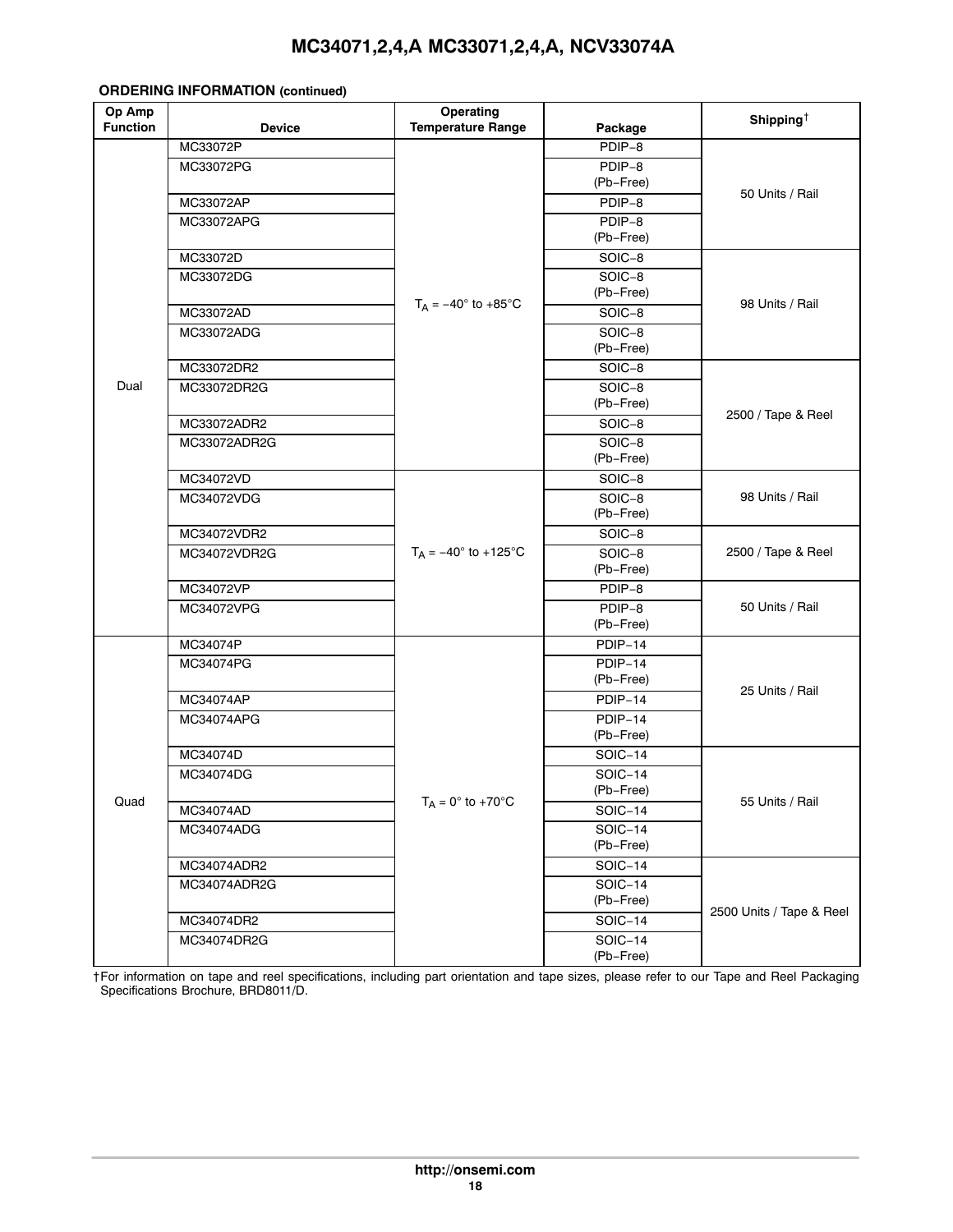#### **ORDERING INFORMATION (continued)**

| Op Amp<br><b>Function</b> | <b>Device</b>           | Operating<br><b>Temperature Range</b> | Package        | Shipping <sup><math>\dagger</math></sup> |  |
|---------------------------|-------------------------|---------------------------------------|----------------|------------------------------------------|--|
|                           | MC33074P                |                                       | PDIP-14        |                                          |  |
|                           | MC33074PG               |                                       | PDIP-14        |                                          |  |
|                           |                         |                                       | (Pb-Free)      |                                          |  |
|                           | MC33074AP               |                                       | PDIP-14        | 25 Units / Rail                          |  |
|                           | MC33074APG              |                                       | PDIP-14        |                                          |  |
|                           |                         |                                       | (Pb-Free)      |                                          |  |
|                           | MC33074D                |                                       | <b>SOIC-14</b> |                                          |  |
|                           | MC33074DG               |                                       | <b>SOIC-14</b> |                                          |  |
|                           |                         |                                       | (Pb-Free)      | 55 Units / Rail                          |  |
|                           | MC33074AD               |                                       | <b>SOIC-14</b> |                                          |  |
|                           | MC33074ADG              |                                       | <b>SOIC-14</b> |                                          |  |
|                           |                         |                                       | (Pb-Free)      |                                          |  |
|                           | MC33074DR2              |                                       | <b>SOIC-14</b> |                                          |  |
|                           | MC33074DR2G             | $T_A = -40^\circ$ to +85 $^\circ$ C   | <b>SOIC-14</b> | 2500 / Tape & Reel                       |  |
|                           |                         |                                       | (Pb-Free)      |                                          |  |
|                           | MC33074ADR2             |                                       | SOIC-14        |                                          |  |
|                           | MC33074ADR2G            |                                       | <b>SOIC-14</b> |                                          |  |
| Quad                      |                         |                                       | (Pb-Free)      |                                          |  |
|                           | MC33074DTB<br>TSSOP-14* |                                       |                | 96 Units / Rail                          |  |
|                           | MC33074DTBG             |                                       | TSSOP-14*      |                                          |  |
|                           | MC33074DTBR2            |                                       | TSSOP-14*      | 2500 / Tape & Reel<br>96 Units / Rail    |  |
|                           | MC33074DTBR2G           |                                       | TSSOP-14*      |                                          |  |
|                           | MC33074ADTB             |                                       | TSSOP-14*      |                                          |  |
|                           | MC33074ADTBG            |                                       | TSSOP-14*      |                                          |  |
|                           | MC33074ADTBR2           |                                       | TSSOP-14*      | 2500 / Tape & Reel                       |  |
|                           | MC33074ADTBR2G          |                                       | TSSOP-14*      |                                          |  |
|                           | MC34074VD               |                                       | <b>SOIC-14</b> |                                          |  |
|                           | MC34074VDG              |                                       | <b>SOIC-14</b> | 55 Units / Rail                          |  |
|                           |                         |                                       | (Pb-Free)      |                                          |  |
|                           | MC34074VDR2             |                                       | <b>SOIC-14</b> |                                          |  |
|                           | MC34074VDR2G            | $T_A = -40^{\circ}$ to +125°C         | <b>SOIC-14</b> | 2500 / Tape & Reel                       |  |
|                           |                         |                                       | (Pb-Free)      |                                          |  |
|                           | MC34074VP               |                                       | PDIP-14        |                                          |  |
|                           | MC34074VPG              |                                       | PDIP-14        | 25 Units / Rail                          |  |
|                           |                         |                                       | (Pb-Free)      |                                          |  |
|                           | NCV33074ADTBR2G**       |                                       | TSSOP-14*      | 2500 / Tape & Reel                       |  |

†For information on tape and reel specifications, including part orientation and tape sizes, please refer to our Tape and Reel Packaging Specifications Brochure, BRD8011/D.

\*This package is inherently Pb−Free.

\*\*NCV prefix for automotive and other applications requiring site and control changes.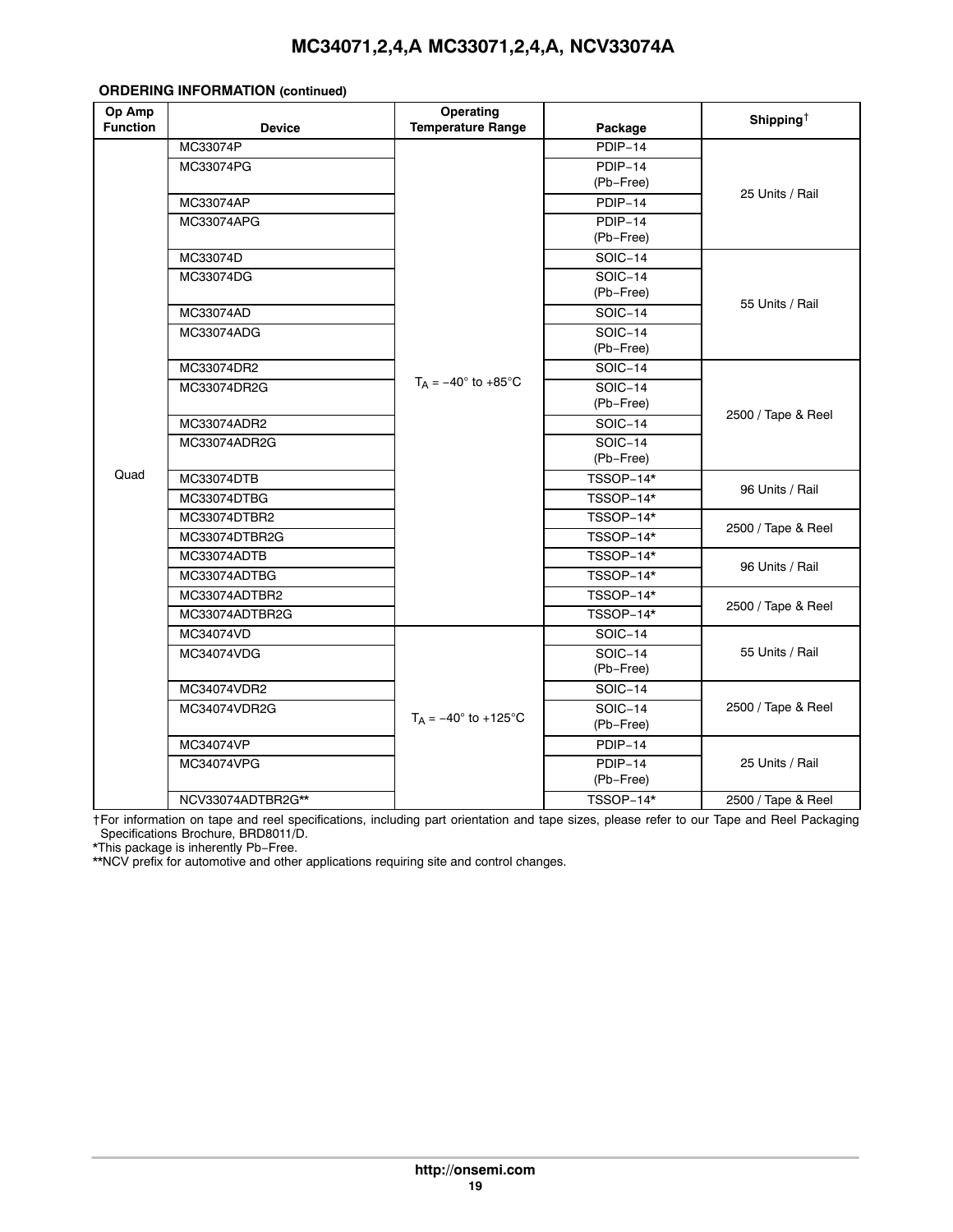#### **MARKING DIAGRAMS**

#### **PDIP−8 P SUFFIX CASE 626**

<span id="page-20-0"></span>

lo.

(Note: Microdot may be in either location)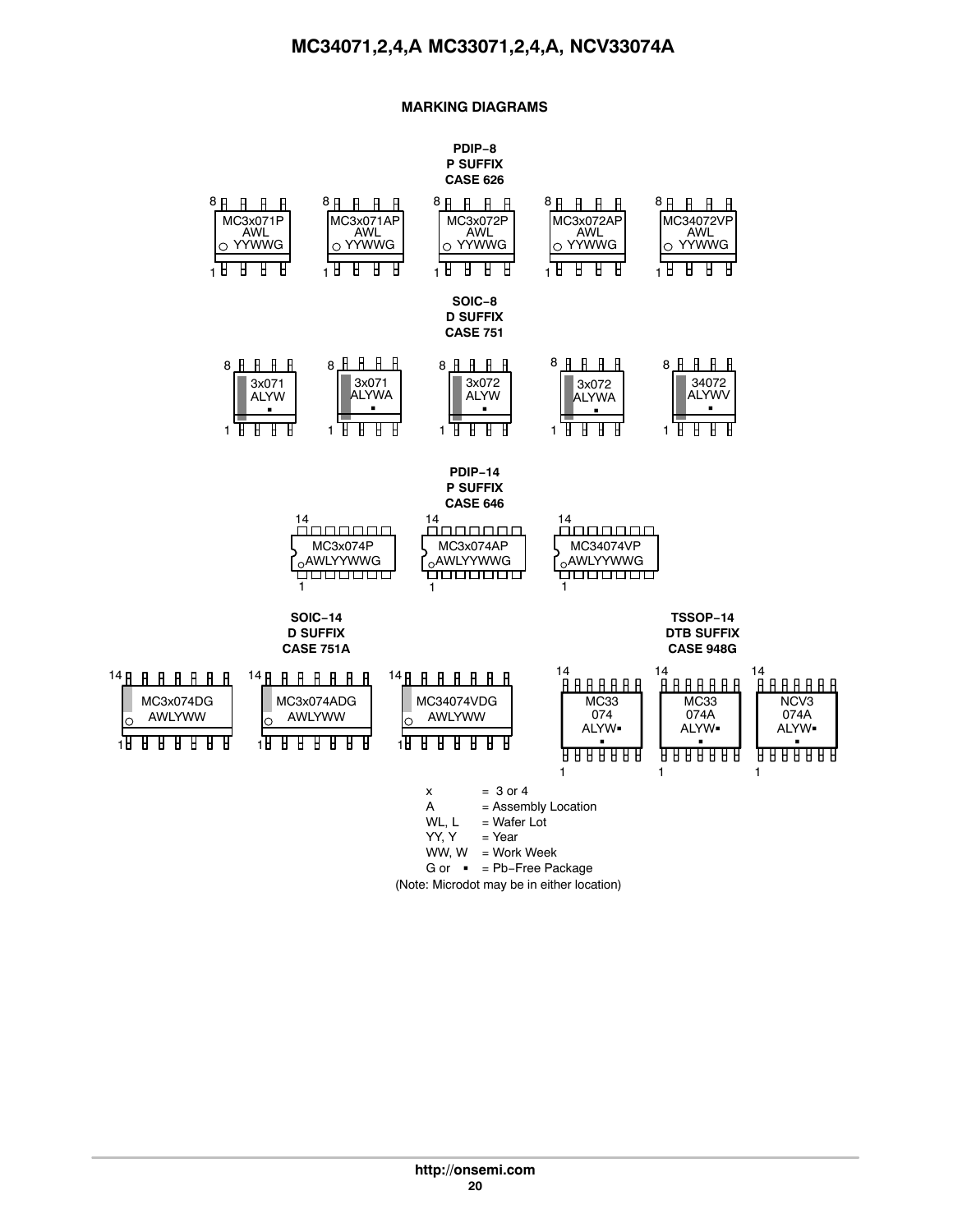# **PACKAGE DIMENSIONS**

**PDIP−8 P SUFFIX** CASE 626−05 ISSUE L



NOTES:<br>
1. DIMENSION L TO CENTER OF LEAD WHEN<br>
FORMED PARALLEL<br>
2. PACKAGE CONTOUR OPTIONAL (ROUND OR<br>
SQUARE CORNERS).<br>
3. DIMENSIONING AND TOLERANCING PER ANSI<br>
3. DIMENSIONING AND TOLERANCING PER ANSI<br>
Y14.5M, 1982.

|     | <b>MILLIMETERS</b> |              |            | <b>INCHES</b> |  |
|-----|--------------------|--------------|------------|---------------|--|
| DIM | MIN                | MAX          | <b>MIN</b> | MAX           |  |
| A   | 9.40               | 10.16        | 0.370      | 0.400         |  |
| в   | 6.10               | 6.60         | 0.240      | 0.260         |  |
| C   | 3.94               | 4.45         | 0.155      | 0.175         |  |
| D   | 0.38               | 0.51         | 0.015      | 0.020         |  |
| F   | 1.02               | 1.78         | 0.040      | 0.070         |  |
| G   | 2.54 BSC           |              | 0.100 BSC  |               |  |
| н   | 0.76               | 1.27         | 0.030      | 0.050         |  |
| J   | 0.20               | 0.30         | 0.008      | 0.012         |  |
| Κ   | 2.92               | 3.43         | 0.115      | 0.135         |  |
|     | 7.62 BSC           |              |            | 0.300 BSC     |  |
| M   |                    | $10^{\circ}$ |            | $10^{\circ}$  |  |
| Ν   | 0.76               | 1.01         | 0.030      | 0.040         |  |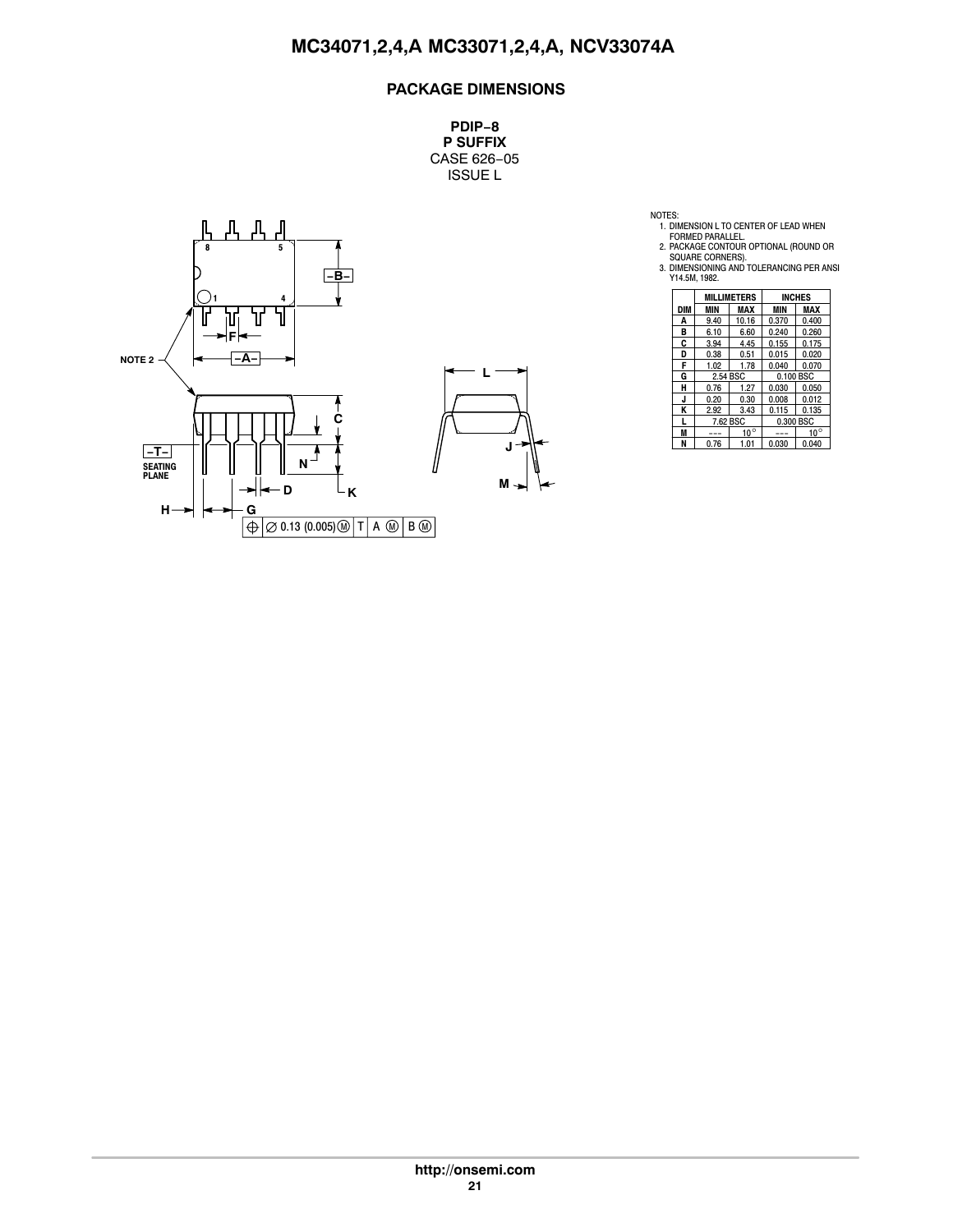# **PACKAGE DIMENSIONS**

**SOIC−8 NB** CASE 751−07 ISSUE AH



NOTES:

- 1. DIMENSIONING AND TOLERANCING PER ANSI Y14.5M, 1982.
- 2. CONTROLLING DIMENSION: MILLIMETER.<br>3. DIMENSION A AND B DO NOT INCLUDE
- 3. DIMENSION A AND B DO NOT INCLUDE MOLD PROTRUSION.
- 4. MAXIMUM MOLD PROTRUSION 0.15 (0.006) PER SIDE.
- 5. DIMENSION D DOES NOT INCLUDE DAMBAR PROTRUSION. ALLOWABLE DAMBAR PROTRUSION SHALL BE 0.127 (0.005) TOTAL IN EXCESS OF THE D DIMENSION AT
- MAXIMUM MATERIAL CONDITION. 6. 751−01 THRU 751−06 ARE OBSOLETE. NEW STANDARD IS 751−07.

|            | <b>MILLIMETERS</b> |              |              | <b>INCHES</b> |
|------------|--------------------|--------------|--------------|---------------|
| <b>DIM</b> | <b>MIN</b>         | <b>MAX</b>   | <b>MIN</b>   | <b>MAX</b>    |
| А          | 4.80               | 5.00         | 0.189        | 0.197         |
| в          | 3.80               | 4.00         | 0.150        | 0.157         |
| C          | 1.35               | 1.75         | 0.053        | 0.069         |
| D          | 0.33               | 0.51         | 0.013        | 0.020         |
| G          |                    | 1.27 BSC     | 0.050 BSC    |               |
| н          | 0.10               | 0.25         | 0.004        | 0.010         |
| J          | 0.19               | 0.25         | 0.007        | 0.010         |
| κ          | 0.40               | 1.27         | 0.016        | 0.050         |
| M          | o<br>0             | $\circ$<br>8 | $\circ$<br>0 | ٥<br>8        |
| N          | 0.25               | 0.50         | 0.010        | 0.020         |
| s          | 5.80               | 6.20         | 0.228        | 0.244         |

**SOLDERING FOOTPRINT\***



\*For additional information on our Pb−Free strategy and soldering details, please download the ON Semiconductor Soldering and Mounting Techniques Reference Manual, SOLDERRM/D.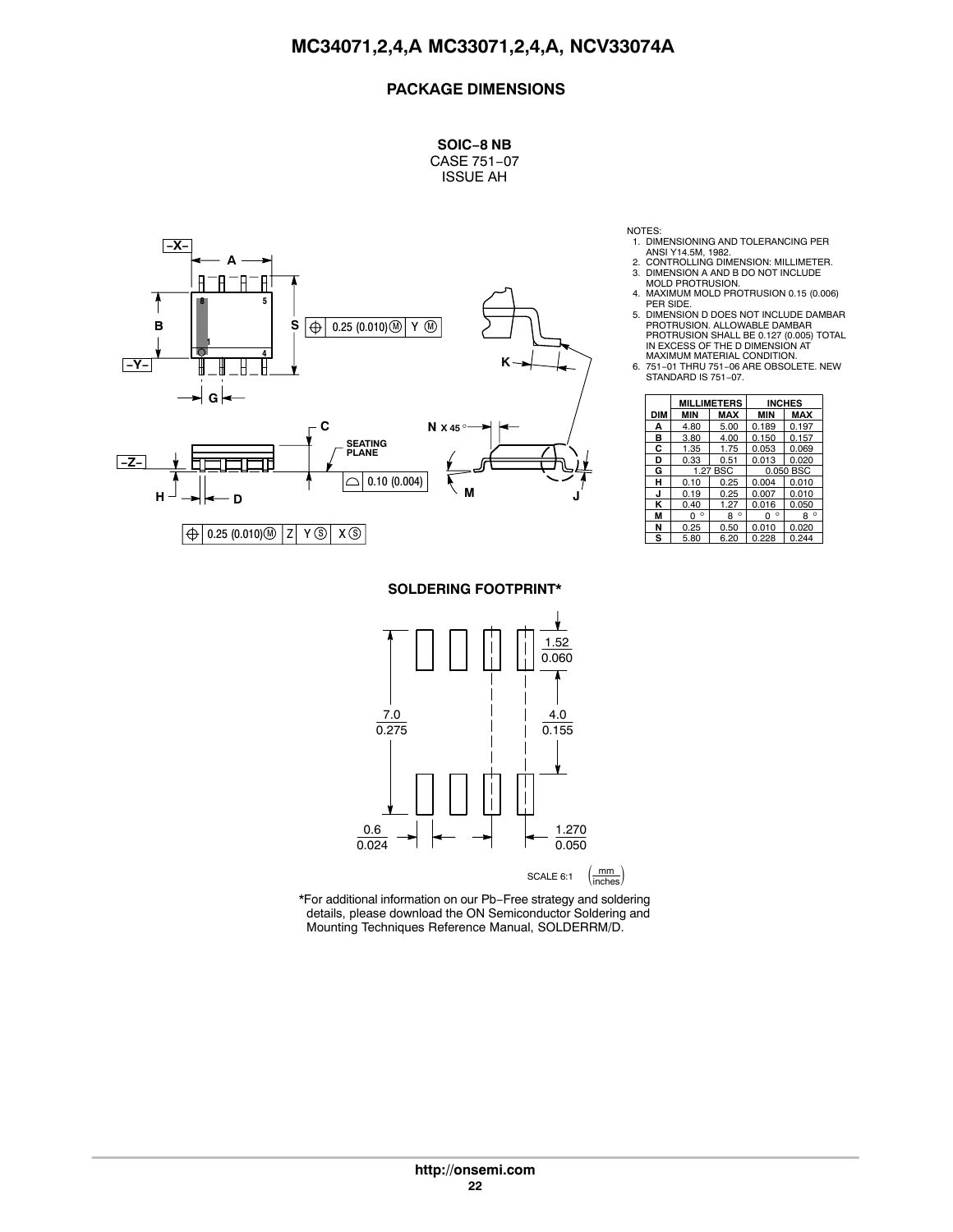# **PACKAGE DIMENSIONS**

**PDIP−14** CASE 646−06 ISSUE P



NOTES:<br>
1. DIMENSIONING AND TOLERANCING PER ANSI<br>
2. CONTROLLING DIMENSION: INCH.<br>
3. DIMENSION L TO CENTER OF LEADS WHEN<br>
FORMED PARALLEL.<br>
4. DIMENSION B DOES NOT INCLUDE MOLD FLASH.<br>
5. ROUNDED CORNERS OPTIONAL.

- 
- 

|            | <b>INCHES</b> |              | <b>MILLIMETERS</b> |              |  |
|------------|---------------|--------------|--------------------|--------------|--|
| <b>DIM</b> | <b>MIN</b>    | <b>MAX</b>   | <b>MIN</b>         | <b>MAX</b>   |  |
| A          | 0.715         | 0.770        | 18.16              | 19.56        |  |
| в          | 0.240         | 0.260        | 6.10               | 6.60         |  |
| С          | 0.145         | 0.185        | 3.69               | 4.69         |  |
| D          | 0.015         | 0.021        | 0.38               | 0.53         |  |
| F          | 0.040         | 0.070        | 1.02               | 1.78         |  |
| G          |               | 0.100 BSC    | 2.54 BSC           |              |  |
| н          | 0.052         | 0.095        | 1.32               | 2.41         |  |
| J          | 0.008         | 0.015        | 0.20               | 0.38         |  |
| κ          | 0.115         | 0.135        | 2.92               | 3.43         |  |
|            | 0.290         | 0.310        | 7.37               | 7.87         |  |
| M          | ---           | $10^{\circ}$ | ---                | $10^{\circ}$ |  |
| N          | 0.015         | 0.039        | 0.38               | 1.01         |  |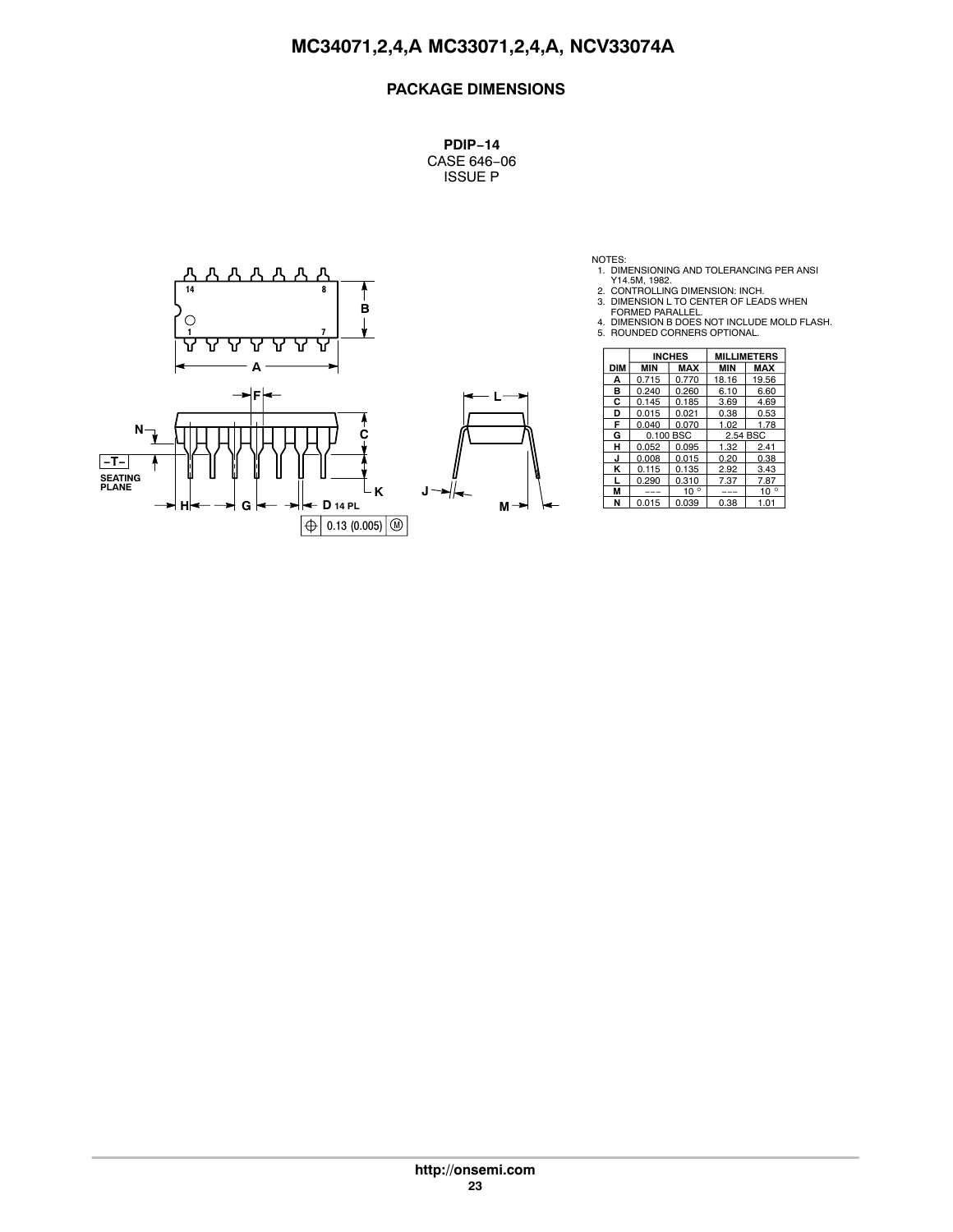**SOIC−14** CASE 751A−03 ISSUE H



NOTES: 1. DIMENSIONING AND TOLERANCING PER

ANSI Y14.5M, 1982. 2. CONTROLLING DIMENSION: MILLIMETER.

3. DIMENSIONS A AND B DO NOT INCLUDE MOLD PROTRUSION. 4. MAXIMUM MOLD PROTRUSION 0.15 (0.006)

PER SIDE. 5. DIMENSION D DOES NOT INCLUDE DAMBAR PROTRUSION. ALLOWABLE DAMBAR PROTRUSION SHALL BE 0.127 (0.005) TOTAL IN EXCESS OF THE D DIMENSION AT MAXIMUM MATERIAL CONDITION.

|     | <b>MILLIMETERS</b> |             |              | <b>INCHES</b> |  |
|-----|--------------------|-------------|--------------|---------------|--|
| DIM | <b>MIN</b>         | <b>MAX</b>  | <b>MIN</b>   | <b>MAX</b>    |  |
| А   | 8.55               | 8.75        | 0.337        | 0.344         |  |
| в   | 3.80               | 4.00        | 0.150        | 0.157         |  |
| C   | 1.35               | 1.75        | 0.054        | 0.068         |  |
| D   | 0.35               | 0.49        | 0.014        | 0.019         |  |
| F   | 0.40               | 1.25        | 0.016        | 0.049         |  |
| G   |                    | 1.27 BSC    | 0.050 BSC    |               |  |
| J   | 0.19               | 0.25        | 0.008        | 0.009         |  |
| κ   | 0.10               | 0.25        | 0.004        | 0.009         |  |
| М   | $\circ$<br>n       | $7^{\circ}$ | $\circ$<br>O | $7^{\circ}$   |  |
| P   | 5.80               | 6.20        | 0.228        | 0.244         |  |
| R   | 0.25               | 0.50        | 0.010        | 0.019         |  |

#### **SOLDERING FOOTPRINT\***



\*For additional information on our Pb−Free strategy and soldering details, please download the ON Semiconductor Soldering and Mounting Techniques Reference Manual, SOLDERRM/D.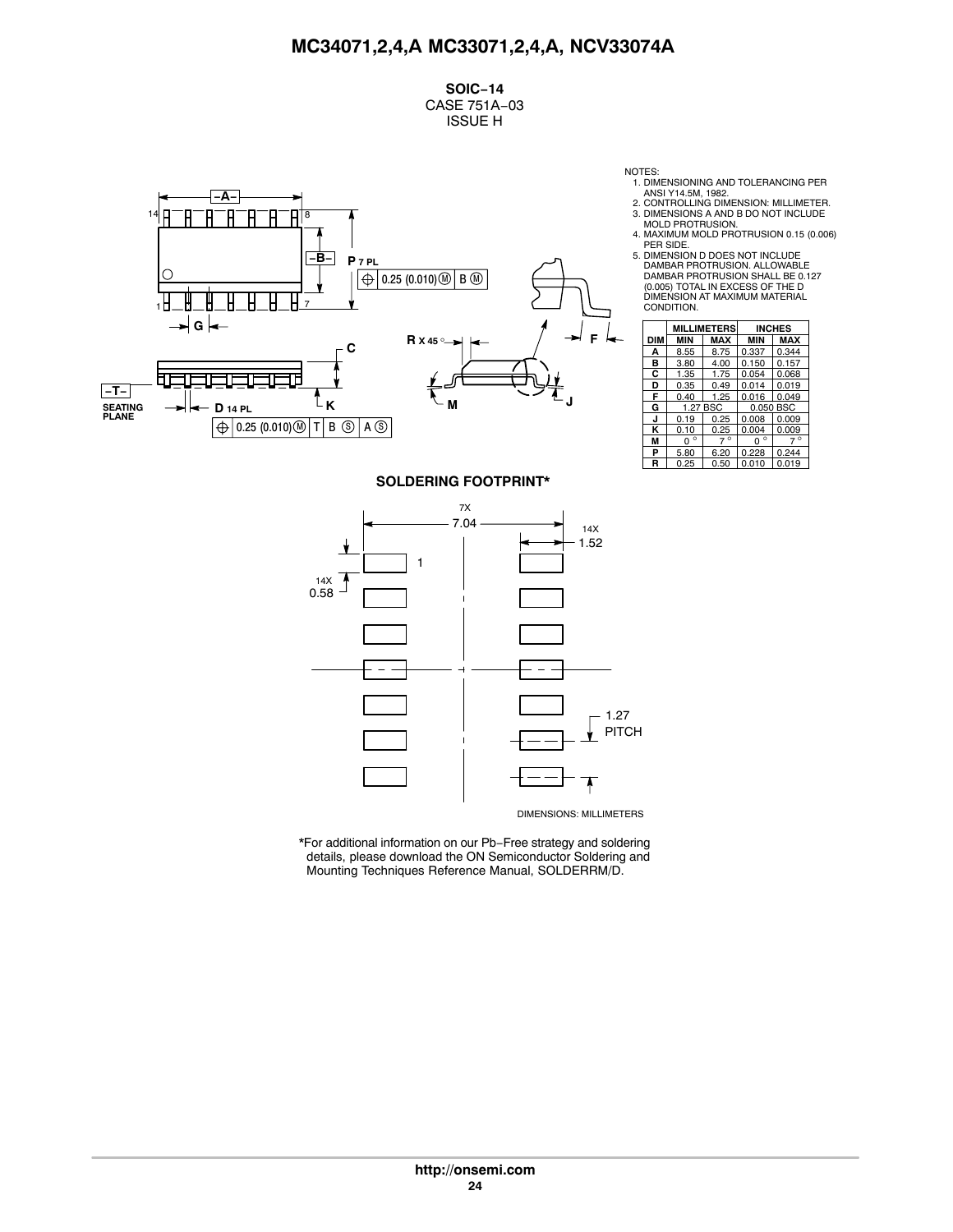# **PACKAGE DIMENSIONS**

**TSSOP−14** CASE 948G−01 ISSUE B



- NOTES:<br>1. DIMENSIONING AND TOLERANCING PER
	-
	- 1. DIMENSIONING AND TOLERANCING PER<br>
	ANSI Y14.5M, 1982.<br>
	2. CONTROLLING DIMENSION: MILLIMETER.<br>
	3. DIMENSION A DOES NOT INCLUDE MOLD<br>
	FLASH, PROTRUSIONS OR GATE BURRS.<br>
	MOLD FLASH OR GATE BURRS SHALL NOT<br>
	EXCEED 0.15 (0.00

NOT EXCEED 0.25 (0.010) PER SIDE. 5. DIMENSION K DOES NOT INCLUDE DAMBAR PROTRUSION. ALLOWABLE DAMBAR PROTRUSION SHALL BE 0.08 (0.003) TOTAL IN EXCESS OF THE K DIMENSION AT MAXIMUM MATERIAL

CONDITION. 6. TERMINAL NUMBERS ARE SHOWN FOR REFERENCE ONLY. 7. DIMENSION A AND B ARE TO BE

| DIMENSION A AND B ARE TO BE    |  |
|--------------------------------|--|
| PETERMINED AT DATUM PLANE - W- |  |

| DE∓            |          |                    | AT DATHM PLANE | ىمد         |
|----------------|----------|--------------------|----------------|-------------|
|                |          | <b>MILLIMETERS</b> | <b>INCHES</b>  |             |
| DIM            | MIN      | <b>MAX</b>         | MIN            | <b>MAX</b>  |
| А              | 4.90     | 5.10               | 0.193          | 0.200       |
| B              | 4.30     | 4.50               | 0.169          | 0.177       |
| c              | ---      | 1.20               |                | 0.047       |
| D              | 0.05     | 0.15               | 0.002          | 0.006       |
| F              | 0.50     | 0.75               | 0.020          | 0.030       |
| G              | 0.65 BSC |                    | 0.026 BSC      |             |
| н              | 0.50     | 0.60               | 0.020          | 0.024       |
| J              | 0.09     | 0.20               | 0.004          | 0.008       |
| J1             | 0.09     | 0.16               | 0.004          | 0.006       |
| ĸ              | 0.19     | 0.30               | 0.007          | 0.012       |
| K <sub>1</sub> | 0.19     | 0.25               | 0.007          | 0.010       |
|                | 6.40 BSC |                    | 0.252 BSC      |             |
| М              | ٥<br>0   | $8^{\circ}$        | n              | $8^{\circ}$ |

#### **SOLDERING FOOTPRINT\***